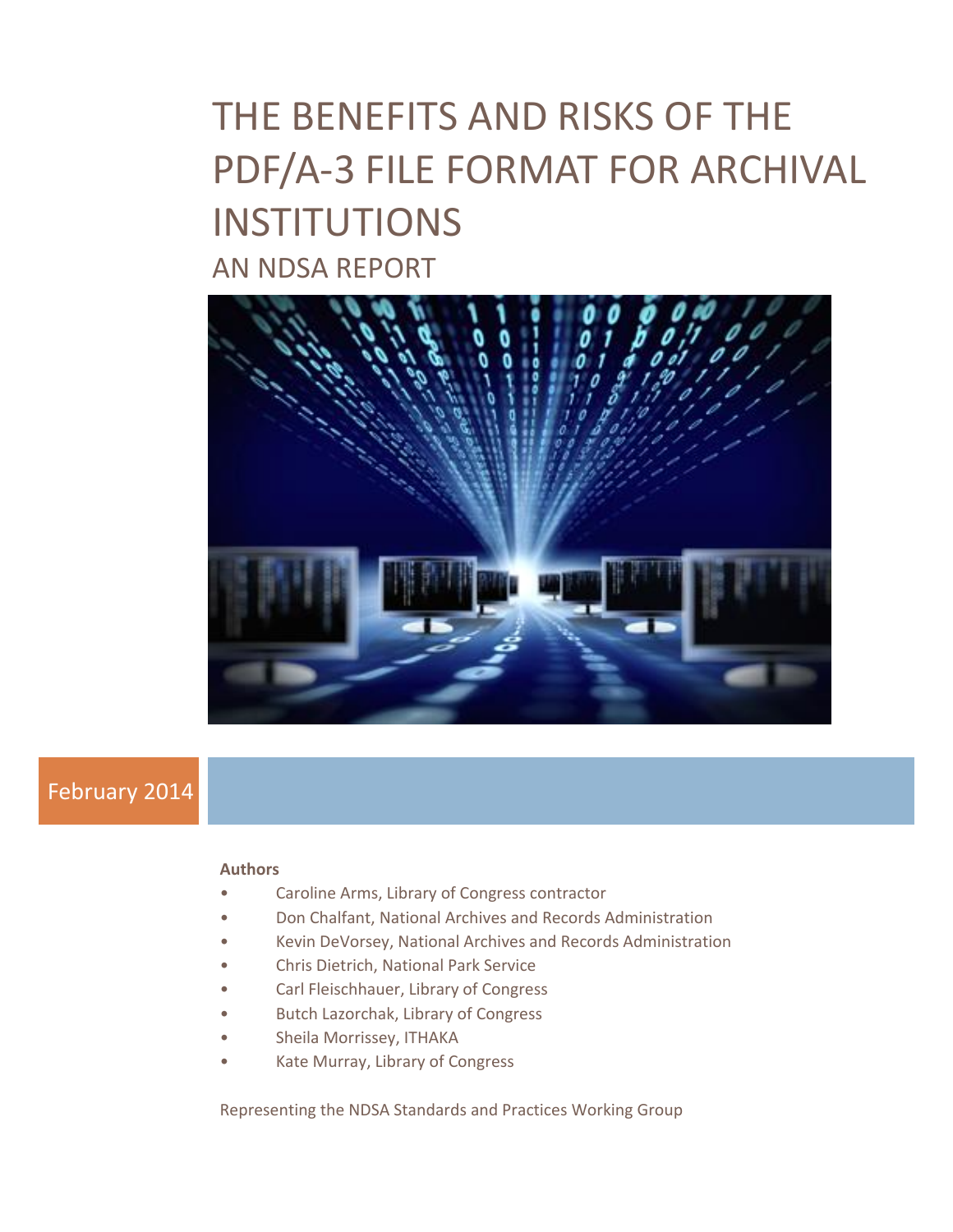# **CONTENTS**

| U.S. NATIONAL ARCHIVES AND RECORDS ADMINISTRATION (NARA) SCENARIOS  12 |
|------------------------------------------------------------------------|
|                                                                        |
| U.S. HOUSE OFFICE OF THE LEGISLATIVE COUNSEL (HOLC) SCENARIOS 17       |
|                                                                        |
|                                                                        |
|                                                                        |



This work is licensed under a [Creative Commons Attribution 3.0 Unported License](http://creativecommons.org/licenses/by/3.0/).

Persistent URL: <http://hdl.loc.gov/loc.gdc/lcpub.2013655115.1>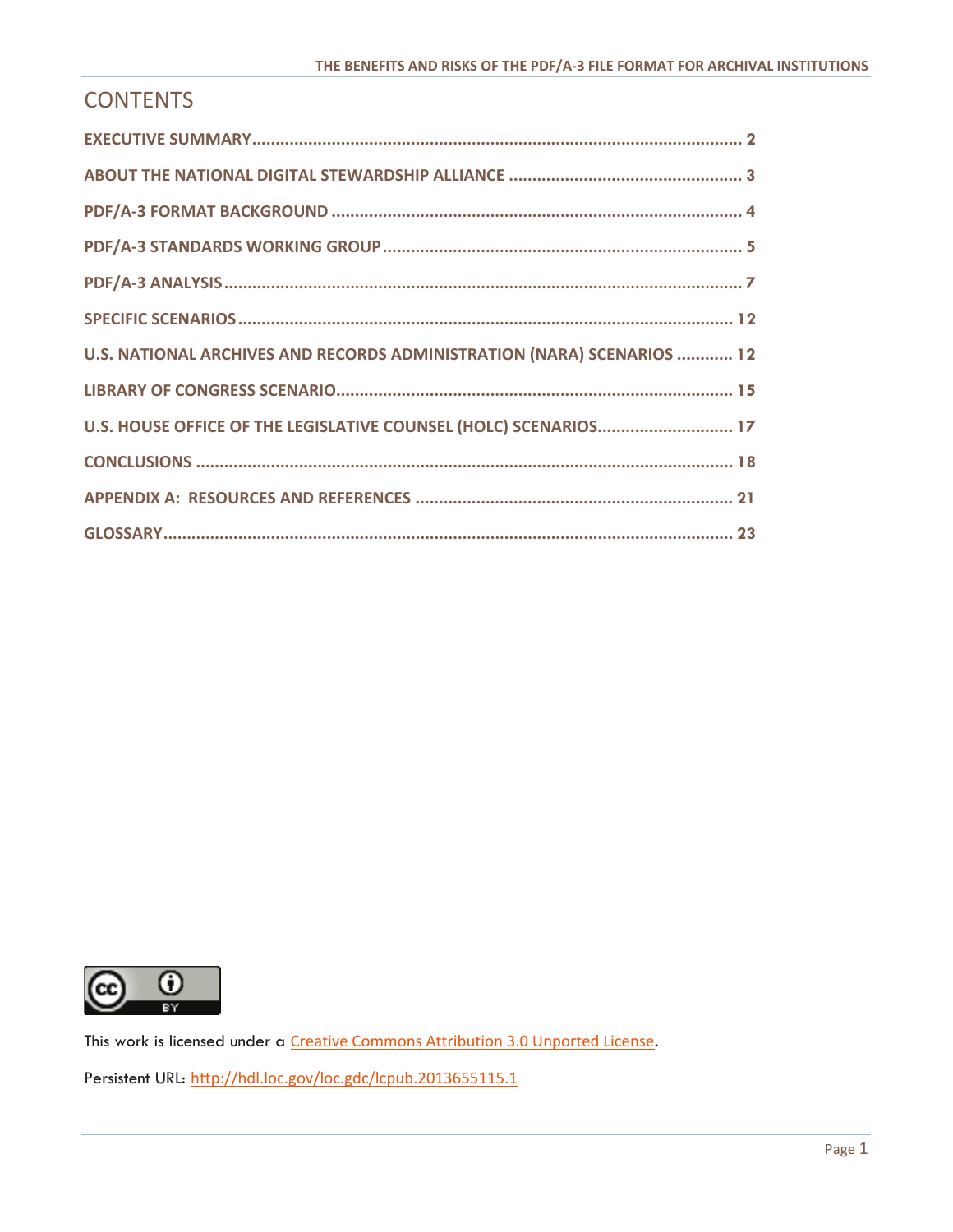# <span id="page-2-0"></span>EXECUTIVE SUMMARY

As the most recent iteration of the PDF/A series of specifications, PDF/A-3 adds a single and highly significant feature to its predecessor PDF/A-2 (ISO 19005-2:2011). The PDF/A-2 specification permitted the embedding of other files as long as the embedded files were valid PDF/A files. PDF/A-3 (ISO 19005-3:2012) permits the embedding of files of any format (including XML, CSV, CAD, images, binary executables, etc.), within a PDF/A file. This new feature is intended to expand the functionality of PDF/A from "electronic paper" (albeit suitable for use over the very long term) to an archival format for a page-oriented document that can be bundled with related files. While a PDF/A file's primary document is intended to be robust against preservation risks over the very long term, PDF/A-3 does not require that the embedded files be considered archival content. A PDF/A-3 conformant reader is responsible for presenting only the primary document, but permits extraction of embedded files for use with other tools.

The NDSA PDF/A-3 Working Group recognizes that there are scenarios in which such an "archival bundling" use of PDF/A-3 might make sense. The concept of "hybrid archiving" has been proposed, where a source document in a less preservation-robust format is edited and then embedded in a "save-as" PDF/A-3 file, thereby having an always-current version of the document in a preservation-robust format. PDF/A-3 could also be employed in transactional workflows, where the "classic" PDF document would contain human-readable content, and presumably-equivalent content in embedded files of another format (typically XML), which would be processed by machine. Both scenarios would require PDF/A-3 processors that have been extended with custom capabilities tailored to the scenario.

For memory institutions, any such use of embedded files in PDF/A documents would depend on very specific protocols between depositors and archival repositories, clarifying the formats acceptable as embedded files, and defining a workflow that guarantees that the relationship between the PDF document and any embedded files is fully understood by the archival institution. Of greater concern is the possibility for PDF/A-3 to be used in some scenarios as a general-purpose bundling format, with the visible primary document of less long-term importance than the embedded files.

Further, the scenarios presented above are complicated by the fact that their articulation is not a part of the standard itself. Nor do the use cases articulated by proponents of the new standard address the complexities implied by retaining PDF/A's character as the digital equivalent of acid-free paper, while at the same time permitting its use as a general-purpose archival bundling format. In the latter case especially, the complexity of the PDF format and the potential and actual resulting faultiness of PDF rendering implementations and creating applications suggest that PDF/A-3 may be appropriate for use in controlled workflows, but may not be an appropriate choice as a general-purpose bundling format.

The working group strongly recommends that tools that create PDF/A-compliant documents be engineered to identify (through the pdfaid:part element) files that have no embedded files, or whose embedded files are all in PDF/A format, as compliant with PDF/A-2 rather than PDF/A-3.

The proposed creation by the PDF Association of a free and open source PDF validation tool might mitigate the long-term preservation risks constituted by the complexity of the PDF/A format as a bundling format. Absent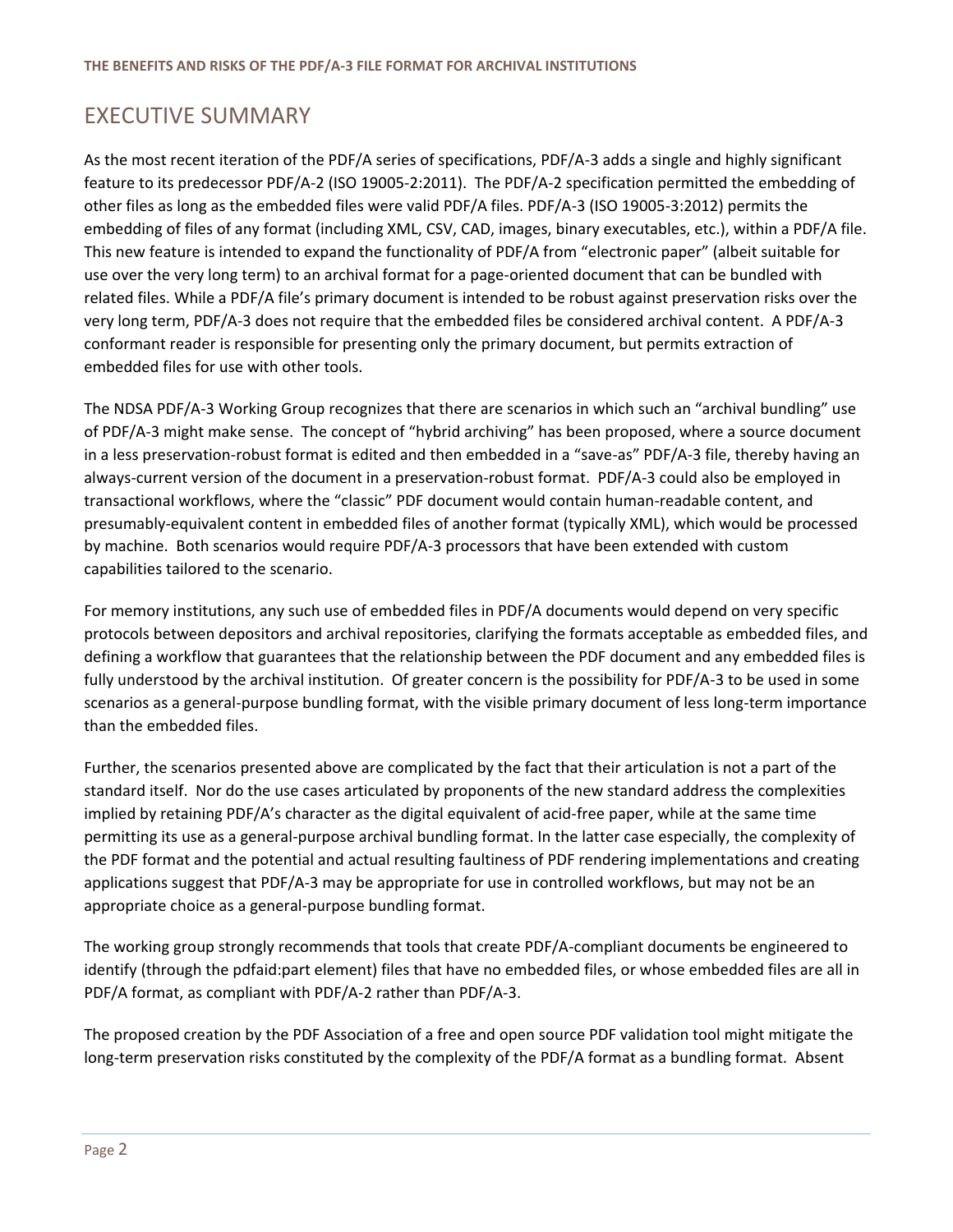such robust validation tools, conversion of PDF files to PDF/A in preservation workflows remains a somewhat problematic preservation tactic.

Further, should the consensus of the preservation community be that PDF/A-3 is inappropriate as a generalpurpose archival bundling format, then the community must identify and/or create tools that make it possible to bundle together complex digital objects with sufficient manifest information (i.e. metadata) to establish the relationship amongst the components within the bundle. Such a bundling format might usefully be based on the BagIt File Packaging Format and/or a constrained form of the ZIP format, such as the proposed ISO/IEC 21320-1 "Document Container File" specification (as of December 2013, this standard is still under development). ISO/IEC 21320-1 is intended to be a formally-specified interoperable and royalty-free subset of the proprietary ZIP format developed and maintained by PKWARE. BagIt is a hierarchical file packaging format for storage and transfer of arbitrary digital content. A typical serialization as a single file is based on ZIP or TAR. Operational elements of archival strategies often include (a) a list of preferred and acceptable formats with associated levels of commitment or confidence with respect to long-term preservation and access and (b) action plans for each format that govern procedures on ingest. Many institutions have given PDF/A a high priority on such lists and assumed that files that comply with the PDF/A-1 and PDF/A-2 standards require no normalization on ingest. PDF/A-3 must be treated separately from the other PDF/A versions in preference lists and for action plans and with more caution.

The introduction of such a problematic new feature in the latest version of the PDF/A family suggests that perhaps the community of memory institutions need to take a more strategic, active, and vocal role in the standards development process.

## <span id="page-3-0"></span>ABOUT THE NATIONAL DIGITAL STEWARDSHIP ALLIANCE

Founded in 2010, the National Digital Stewardship Alliance (NDSA) is a consortium of institutions that are committed to the long-term preservation of digital information. NDSA's mission is to establish, maintain, and advance the capacity to preserve our nation's digital resources for the benefit of present and future generations. NDSA member institutions represent all sectors, and include universities, consortia, professional associations, commercial enterprises, and government agencies at the federal, state, and local levels.

More information about the NDSA is available from [http://www.digitalpreservation.gov/ndsa/.](http://www.digitalpreservation.gov/ndsa/)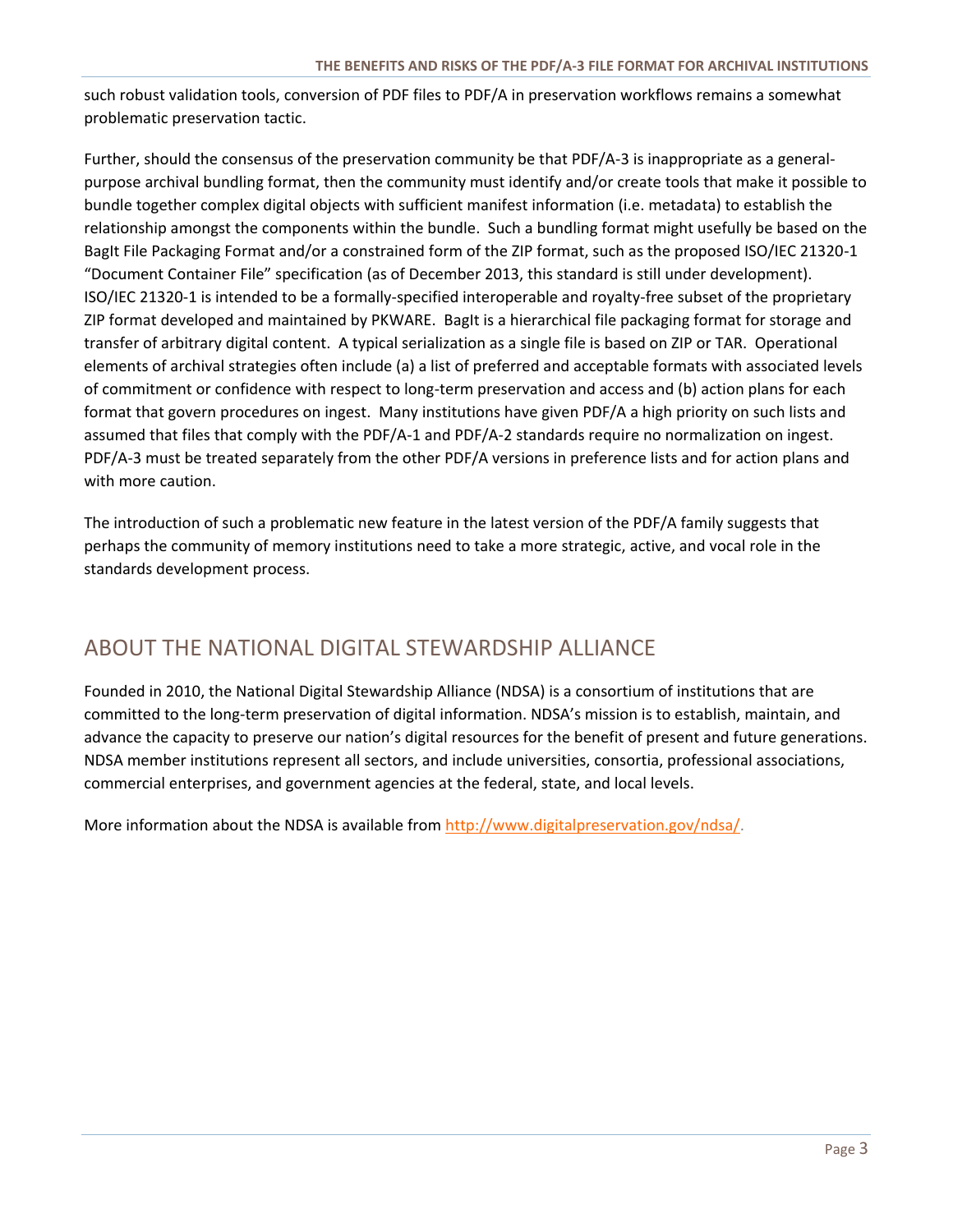# <span id="page-4-0"></span>PDF/A-3 FORMAT BACKGROUND

In general, PDF/A-3 is a constrained form of ISO 32000-1,<sup>1</sup> also known as Adobe PDF 1.7.<sup>2</sup> PDF/A-3 is intended to be suitable for archiving page-oriented documents for which PDF is already being used in practice.

The specification, which goes by the full name of *Document management — Electronic document file format for long-term preservation — Part 3: Use of ISO 32000-1 with support for embedded files (PDF/A-3)* (or ISO 19005- 3:2012 for short),<sup>3</sup> defines a file format based on PDF which provides a mechanism for representing electronic documents in a manner that preserves their static visual appearance over time, independent of the tools and systems used for creating, storing or rendering the files. The preservation of the "static visual appearance" is only possible if conforming PDF/A files are complete in themselves and require no external resources (for example, unembedded fonts) for them to render their pages properly.

PDF/A-3 adds a single and highly significant feature to its predecessor PDF/A-2 (ISO 19005-2). PDF/A-3 permits the embedding within a PDF/A of files in arbitrary formats (including XML, CSV, CAD, images, binary executables, etc.), not just other PDF/A files (as previously permitted in PDF/A-2<sup>4</sup>).

While allowing the embedding of files of any type, PDF/A-3 imposes requirements and adds capabilities that do not apply to ISO 32000-1 documents as a whole. For example, an explicit association must be made between each embedded file and the containing PDF or object or structure (e.g., image, page, or logical section) within the PDF/A-3 file. Embedded files that comply with PDF/A-3's requirements are termed "associated" files. Each associated file is required to include an "AFRelationship" key that must contain a value that represents the relationship of the embedded object to the "primary document" in the PDF/A-3 file.

The values for the AFRelationship keys defined in the PDF/A-3 specification are Source, Data, Alternative, Supplement, and Unspecified. Additionally, PDF/A-3 requires that MIME types be provided for associated files; the application/octet-stream MIME type is required if a more specific MIME type for the embedded file is not available. While explicit associations are made, the semantics of the associations may be too coarse-grained for some archival institutions. Human-readable descriptions for the associated files can be provided and are recommended.

[http://wwwimages.adobe.com/www.adobe.com/content/dam/Adobe/en/devnet/pdf/pdfs/PDF32000\\_2008.pdf](http://wwwimages.adobe.com/www.adobe.com/content/dam/Adobe/en/devnet/pdf/pdfs/PDF32000_2008.pdf) 

l

<sup>1</sup> ISO 32000-1:2008 Document management -- Portable document format -- Part 1: PDF 1.7 Available at http://www.iso.org/iso/catalogue\_detail?csnumber=51502

<sup>2</sup> Adobe Systems Incorporated. Document Management – Portable Document Format – Part 1: PDF 1.7, First Edition. Jul 2008. Available at

<sup>3</sup> ISO 19005-3:2012 Document management -- Electronic document file format for long-term preservation -- Part 3: Use of ISO 32000-1 with support for embedded files (PDF/A-3). Available at http://www.iso.org/iso/home/store/catalogue\_tc/catalogue\_detail.htm?csnumber=57229

<sup>4</sup> ISO 19005-2:2011 Document management -- Electronic document file format for long-term preservation -- Part 2: Use of ISO 32000-1 (PDF/A-2). Available at

http://www.iso.org/iso/iso\_catalogue/catalogue\_tc/catalogue\_detail.htm?csnumber=50655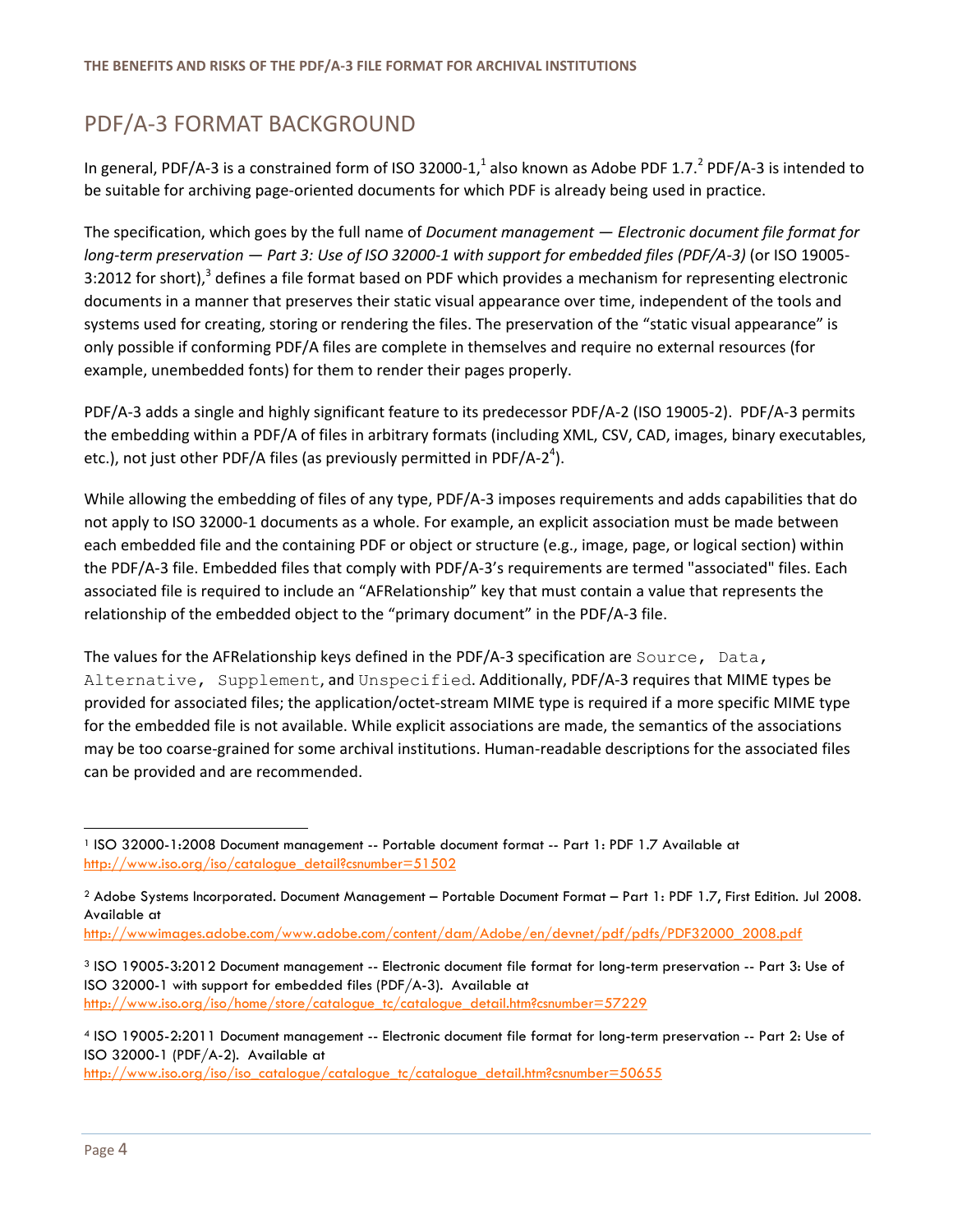The PDF/A-3 specification recommends that a conforming reader not render any non-PDF/A-3-conformant file embedded in a PDF/A-3 file, but does not forbid such rendition. The specification also recommends, but does not require, that a conforming reader enable the extraction of any embedded file, and, in addition, recommends but does not require that such an extraction be initiated by an explicit user action. Extraction is defined as "copying the raw byte stream of the embedded file data (after any decoding of filters that might be applied) from inside the PDF to some external byte storage system (e.g. disk or memory)." The standard notes that "these recommendations are to aid users in avoiding potential security risks inherent in opening unknown file types."

<span id="page-5-0"></span>The changes introduced by the PDF/A-3 specification introduce both benefits and risks that archival institutions must consider. These issues are detailed in the "PDF/A-3 Analysis" section below.

# PDF/A-3 STANDARDS WORKING GROUP

The PDF/A-3 Working Group was given a charter to investigate the PDF/A-3 standard by the NDSA Standards and Practices Working Group at its December 17, 2012 meeting.

In its charter, the NDSA PDF/A-3 Working Group stated that its members would research the pros and cons of using the PDF/A-3 standard in different preservation scenarios, including use as an extension to PDF/A-1<sup>5</sup> and PDF/A-2 in circumstances for which those formats have been adopted or recommended, and use as a wrapping or bundling format for various digital asset/media types, such as textual, audio, video, photo and GIS data.

The goal of the Working Group is to develop guidelines for the appropriate use of PDF/A-3 with respect to different scenarios, including both detailed technical information and a practical quick reference guide for endusers. In particular, the Working Group has worked to determine whether or not PDF/A-3 is appropriate as a de facto wrapping or bundling format for some or all media types or in particular circumstances, and, for circumstances in which PDF/A-2 has already been deemed an appropriate preservation format (primarily for textual documents), identify and explore the risks and opportunities are offered by the ability to embed non-PDF/A content in PDF files.

### **Working Group Members**

The following are the members of the PDF/A-3 Standards Working Group:

- Caroline Arms, Library of Congress contractor
- Don Chalfant, National Archives and Records Administration
- Kevin DeVorsey, National Archives and Records Administration
- Chris Dietrich, National Park Service
- Carl Fleischhauer, Library of Congress
- Butch Lazorchak, Library of Congress
- Sheila Morrissey, ITHAKA

 $\overline{a}$ 

<sup>5</sup> ISO 19005-1:2005 Document management -- Electronic document file format for long-term preservation -- Part 1: Use of PDF 1.4 (PDF/A-1) Available at

http://www.iso.org/iso/iso\_catalogue/catalogue\_tc/catalogue\_detail.htm?csnumber=38920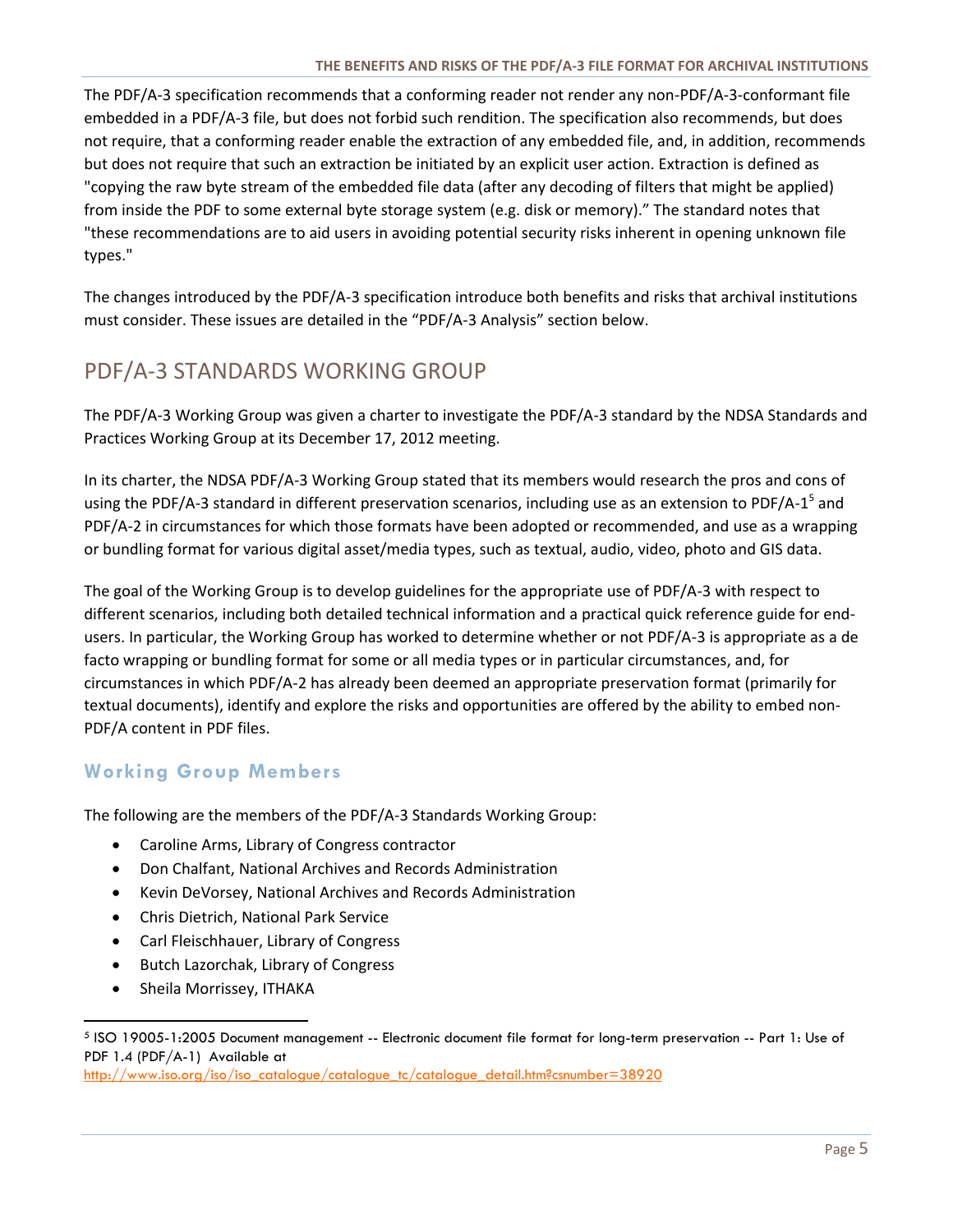Kate Murray, Library of Congress

### **Outreach**

In addition to, and as part of, the Working Group's monthly phone meetings, the Working Group sought information from others engaged in the PDF/A-3 community. This outreach included:

- Attending the Digital Preservation Coalition (DPC) Workshop on PDF/A-3 in Leeds, UK, in March 2013.<sup>6</sup> This workshop included presentations by members of the PDF Association and the PDF/A Competence Centre. Many of the members of both of these organizations are engaged in producing commercial tools for the use of PDF/A-3. In addition, there were presentations, questions, and discussions by representatives of UK, US, and European memory institutions.
- A presentation on PDF/A-3 to the working group members at a monthly phone meeting by Stephen Levenson, an IT Specialist for Policy and Planning at the Office of the US Courts and the chair of the PDF/A working group. Mr. Levenson discussed both industry and government workflows (in Germany, USA, and Brazil) that looked to PDF/A-3 as a means of packaging together a "human-readable" document with a "source file" of some type, typically XML, that contained the same intellectual content, and that was intended for automated processing.
- A presentation on PDF/A-3 to the working group members at a monthly phone meeting by Duff Johnson, International Project Co-Leader for ISO 32000 (PDF), US Committee Chair for ISO 14289 (PDF/UA) since 2005, AIIM's Standards Committee Chair, a member of AIIM's Board of Directors, and Vice Chairman of the PDF Association.<sup>7</sup> In the course of that presentation, Mr. Johnson spoke of an effort to have the PDF Association commit resources to developing a free and open-source (F/OSS) PDF validator.
- A presentation by the NDSA PDA/A-3 working group at the PDF Association Technical Conference North America 2013 PDA/A day in Seattle in August 2013. This presentation, at the invitation of Duff Johnson after his presentation mentioned above, discussed the working group's understanding of the PDF/A-3 specification, its intended benefits, and its possible perceived risks. It was an occasion both to express the working group's understanding of, and concerns about, the PDF/A-3 specification, and to listen to members of the larger PDF community, including makers of PDF/A-3 tools. One of the observations distilled from the conversations was the very great need for PDF/A-3 advocates and toolmakers to educate users about the limitations and risks of the new feature of PDF/A-3, as understood from a longterm preservation perspective. It was suggested that it would perhaps be more appropriate to speak of the PDF/A family as "reliable" rather than "archival" formats.

<span id="page-6-0"></span>l

<sup>6</sup> Digital Preservation Coalition, "Digital Preservation with Portable Documents: a workshop to introduce and discuss the PDF/A version." http://www.dpconline.org/events/details/55-DPC\_PDFA3\_briefing?xref=58

<sup>7</sup> PDF Association<http://www.pdfa.org/pdf-association/>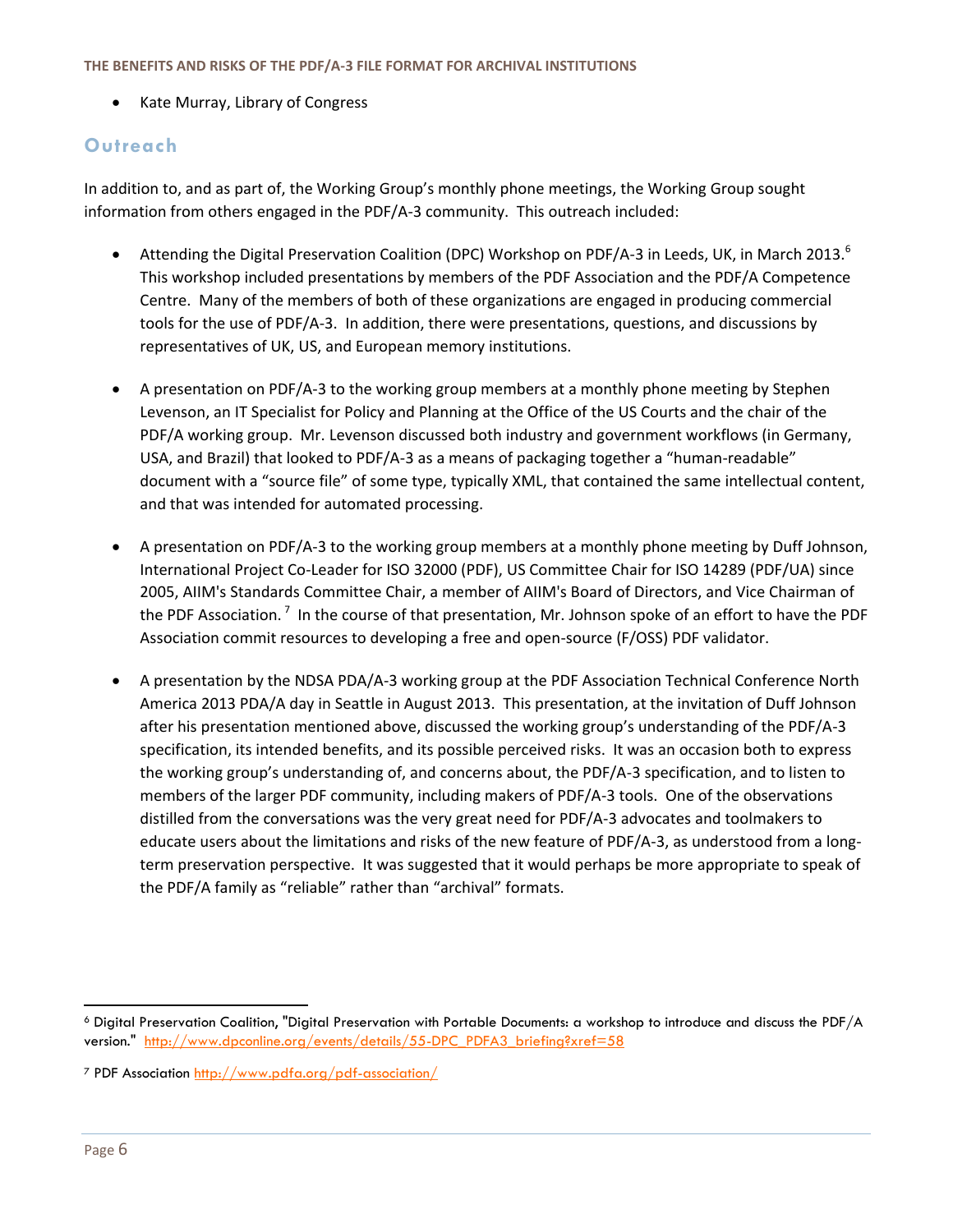# PDF/A-3 ANALYSIS

The Working Group has looked both at general pros and cons of PDF/A-3 and at scenarios where it might or might not be appropriate. This section discusses possibilities and risks associated with PDF/A-3 in general terms. The following section introduces more specific scenarios.

### **Pros/Possibilities**

 $\overline{a}$ 

The Working Group recognizes that there are scenarios where the use of PDF/A-3 might make sense. Several of these scenarios are not archival in nature, but build on the benefit recognized in PDF/A as a constrained form of PDF intended to guarantee a reliable visual presentation of a page-based document. This benefit applies not only over time but also across computing environments.

One scenario is "hybrid archiving." In this widely applicable scenario, a document originates and is edited by a word-processor, but is managed in a document management system as a PDF/A-3 file, with the source wordprocessor file embedded within the PDF/A-3 document file. In this scenario, the document is considered archive-ready throughout its lifecycle. However, the embedded source file is considered as a non-archival artifact.

Another scenario where use of PDF/A-3 seems appropriate is one in which a document is essentially a record of a transaction between stages in a controlled workflow, in which the transaction record's format requires a consistent visual representation across devices and operating systems (a primary objective of PDF/A), but also requires or benefits from a machine-processable representation of part or all of the content or metadata. This machine-processable representation could be in XML and employ a standard or well-known schema. The Working Group learned of several examples where such use of PDF/A-3 is in use or active development. Examples with embedded machine-readable data structures include: the ZugFERD initiative<sup>8</sup> for exchange of invoices in Germany; the use of PDF/A-3 in US Bankruptcy Court exchanges with major creditors to reduce the need for manual data entry in records management systems; and in the legislative process of the Brazilian Senate.

Another use of embedded files in PDFs that the group learned about involved PDF as a wrapper for the audio from a court proceeding. The visible "primary document" provides context and metadata for the embedded sound file, intended for retention only for a specified period after the proceeding.

Possible uses or benefits of PDF/A-3 that might be relevant to archival institutions include:

- Associating machine-processable data extracts with particular charts or diagrams in a document.
- Embedding rich metadata in a "native" or standard format that has no RDF/XMP equivalent. This metadata would not be subject to changes by PDF processing tools that expect to update XMP metadata.

<sup>8</sup> German ZUGFeRD Format for electronic Invoices. http://www.pdflib.com/knowledge-base/pdfa/zugferd-invoices/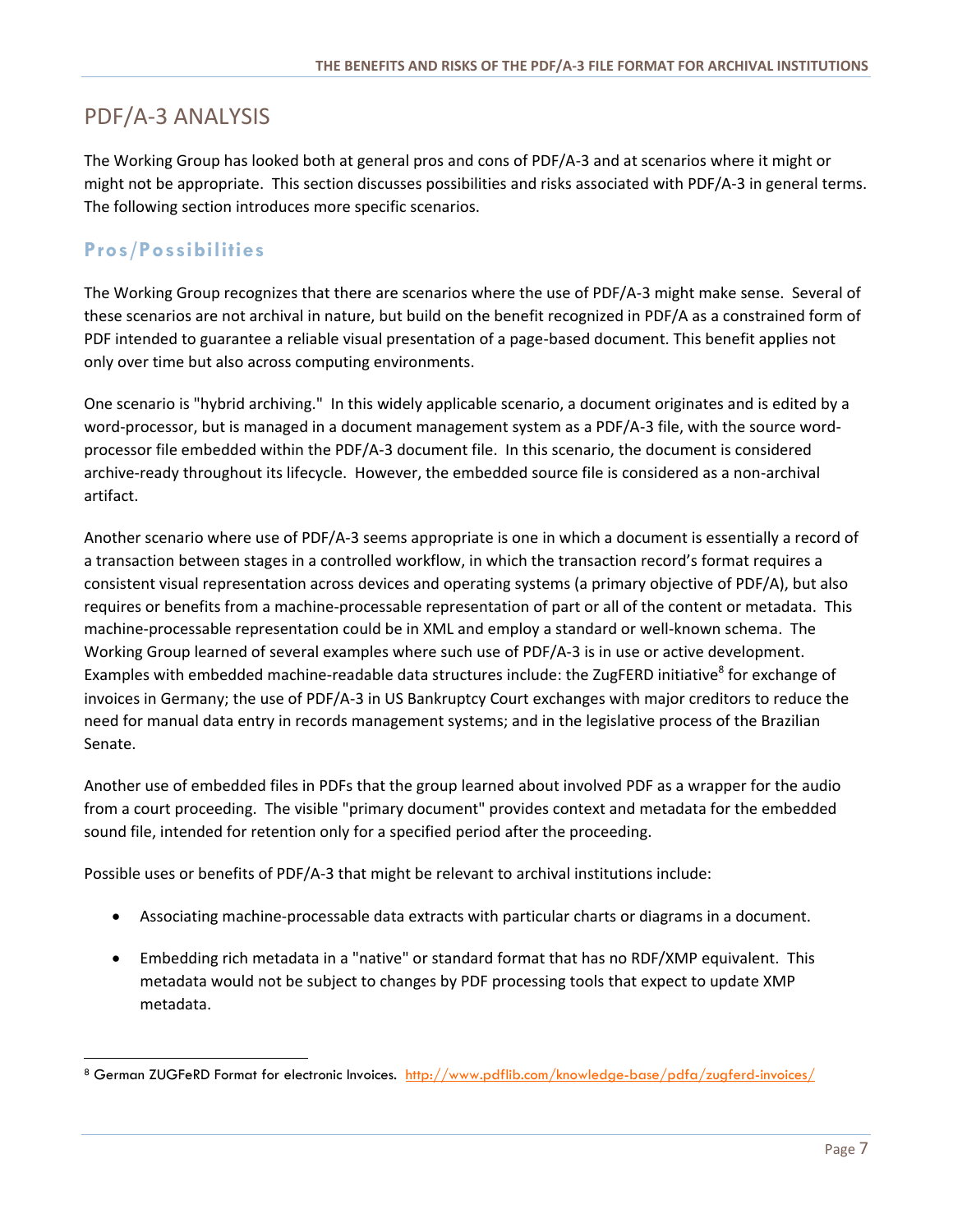Making explicit the function or relation of embedded files within PDF documents (i.e., non-PDF/A files). Files (or chunks of non-visible data) can already be embedded in PDF files in ways that are obscured from all but vendor-specific or application-specific reader/viewers (although not in PDF/A-1 or PDF/A-2 files). The requirement for file specification dictionaries with required relationship values in those dictionaries will make associated files embedded in a PDF/A-3 more obvious and discoverable through generic PDF/A-3 viewers. Ingestion into a preservation system could extract all associated files (and MIME types) and submit them to identification/characterization/validation procedures. (NOTE: the fileassociation feature is included in the draft ISO 32000 Part 2 specification and will be available to nonarchival profiles of PDF once ISO 32000-2 is published.)

### **Cons/Risks**

The PDF/A-3 specification allows an unlimited variety of files to be embedded in a PDF/A-3 document. Although the specification stipulates that a MIME type must be provided, MIME types do not necessarily provide the granular information necessary for proper file management. For example, the MIME type of application/octet-stream, by itself, is nearly useless. The PDF/A-3 specification does provide a required mechanism, the AFRelationship key, for expressing a relationship between the embedded file and the primary document, but the specification suggests no methods of verifying the stated relationship, nor is there any means in principle of doing so.

Even with the AFRelationship key mechanism, the embedding of files in any format creates concerns for memory institutions receiving such content. The PDF/A-3 specification makes it clear that the primary document is constrained by rules that will preserve its static visual appearance over time, but makes no requirements for long-term usability for embedded files. This might not be sufficient to free institutions from other custodial responsibilities in relation to the embedded files.

Many institutions are responsible for reviewing content for classification, copyright, or privacy concerns prior to public release and presumably these responsibilities would extend to attachments, in effect forcing them to maintain access to files in formats that they never intended to preserve. Similarly, archival institutions will have to take steps to assure that embedded files are not infected with computer viruses. In comparison with PDF/A-2 (which allows embedded files, as long as they are compliant PDF/A-1 or A-2 files), PDF/A-3 suggests long-term preservation challenges for cultural heritage institutions that may only fully be addressed through the development of detailed technical acquisition policies and/or prior agreements between the depositor and the archival repository. Such an agreement must clarify the formats acceptable as embedded files and how the depositor's workflow guarantees that the relationships between the primary PDF document and any embedded files is fully understood by the archival institution, so that appropriate rules are applied on ingest. The agreement might be based on a community best practice or a formal, legal regulation.

The primary focus of the PDF/A family of specifications, to this point, has been to define a format that supports the preservation of the content of page-based electronic documents. As the ISO 19005-3 specification states:

The primary purpose of ISO 19005 is to define a file format based on PDF, known as PDF/A, which provides a mechanism for representing electronic documents in a manner that preserves their static visual appearance over time, independent of the tools and systems used for creating, storing or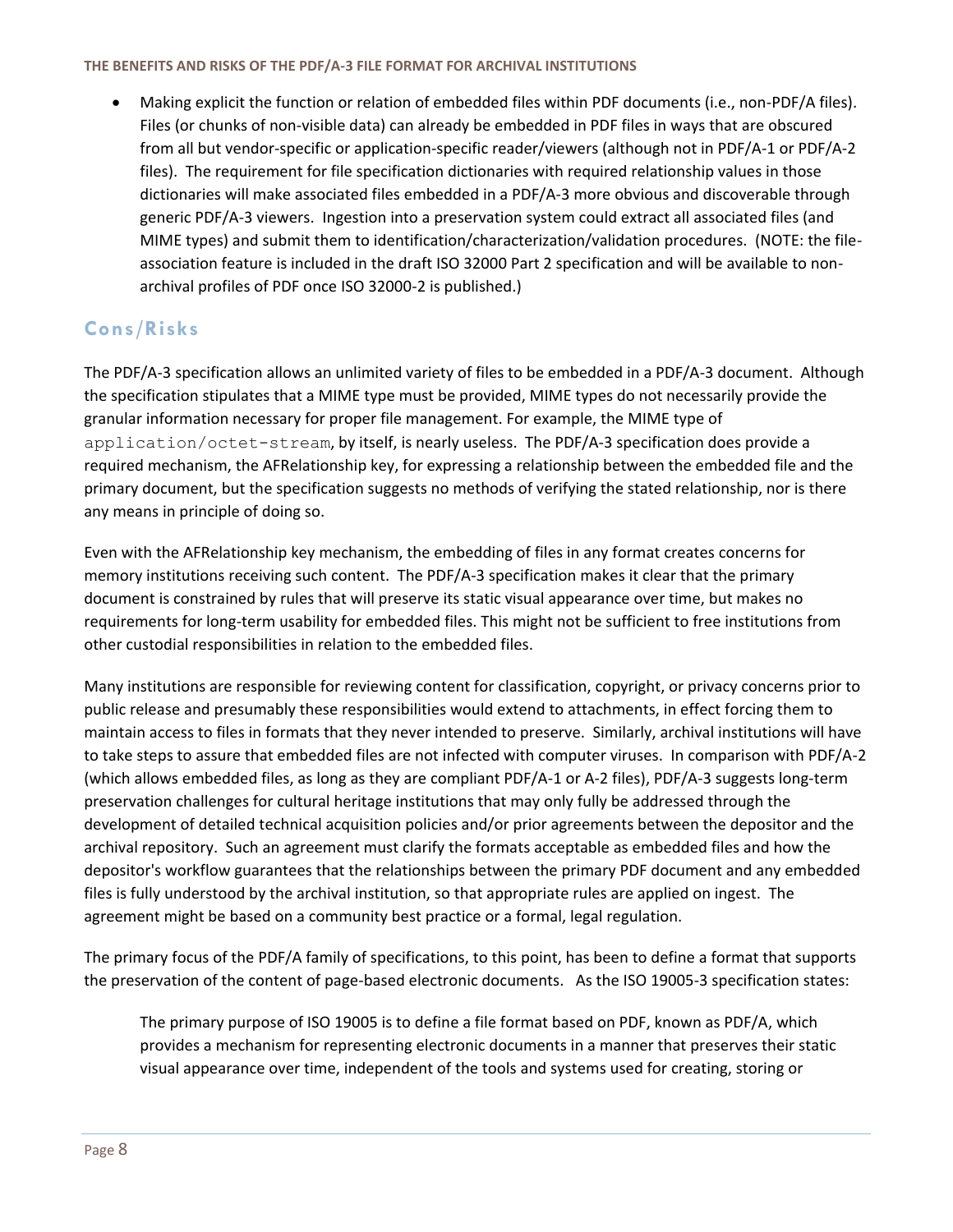rendering the files. A secondary purpose of ISO 19005 is to define a framework for representing the logical structure and other semantic information of electronic documents within conforming files.

Another purpose of ISO 19005 is to provide a framework for recording the context and history of electronic documents in metadata within conforming files.

These goals are accomplished by identifying the set of PDF components that can be used, and restrictions on the form of their use, within conforming PDF/A files.

By enabling the embedding of arbitrary files within a PDF/A-3 file, the PDF/A-3 specification burdens the PDF/A family with an additional requirement: that of a packaging or bundling format. This additional requirement adds significant qualifications to the warranties implicit in terming the PDF/A family of formats as "archival."

The support for embedded files in PDF/A-3 threatens a significant principle that informed the development of PDF/A-1 and PDF/A-2: that the PDF/A document instance contain within itself everything necessary (given a conforming reader) to extract the complete semantic value of the document.

The PDF/A-3 specification itself neither addresses use-cases for embedding non-PDF/A files within a PDF/A-3 file instance, nor motivates the addition of this capability. Use cases offered by proponents of the new specification attempt the delicate balance of retaining PDF/A's character as the electronic equivalent of acid-free paper while suggesting that the format provide a means for bundling files related to the primary document – a function that might well constitute a contradiction of the first purpose even as it supports real-world use-cases.

These proponents make a distinction not made in the specification itself between "archival content" and "nonarchival content" in the PDF/A-3 file. This distinction is drawn in a use case termed "hybrid archiving." The "archival content" is the constrained, reliable "digital paper" of PDF/A-1 and PDF/A-2, with all the warranties of those versions of the PDF/A specification. Embedded source files, permitted in PDF/A-3, comprise "nonarchival" content, which no one is to consider having any archival warrant whatsoever. In this scenario, the embedded files are like "junk DNA" – artifacts that travelled along with the PDF/A-3 document in the process of its creation, and are present merely as artifacts of its process of production, but which have no standing of their own, nor any necessary semantic significance. The specification, indeed, declares that embedded files "should not be rendered by a conforming reader" (although, if an explicit user action initiates the process, it should enable the extraction of the byte stream comprising the embedded file). From the perspective of memory institutions, it's not clear in this scenario why these "non-archival" artifacts should continue as parts of the PDF/A-3 file, or, if they do continue, why a conforming reader should supply the capability to display information about them, or include the ability to extract their constituent byte streams.

The hybrid archiving use case is in contrast to a different use case being actively implemented in Germany. This is the "document communication" use case, where PDF/A-3 is employed for electronic invoicing. The "primary document" component of the PDF/A-3 file presents a "human-readable" form of an invoice. The embedded XML file is a version of the invoice intended for machine-processing. This pair of bytestreams is intended to complement each other in a workflow, with the Associated File (AF) dictionary specifying the relationship between these two "versions" of the document as "Data."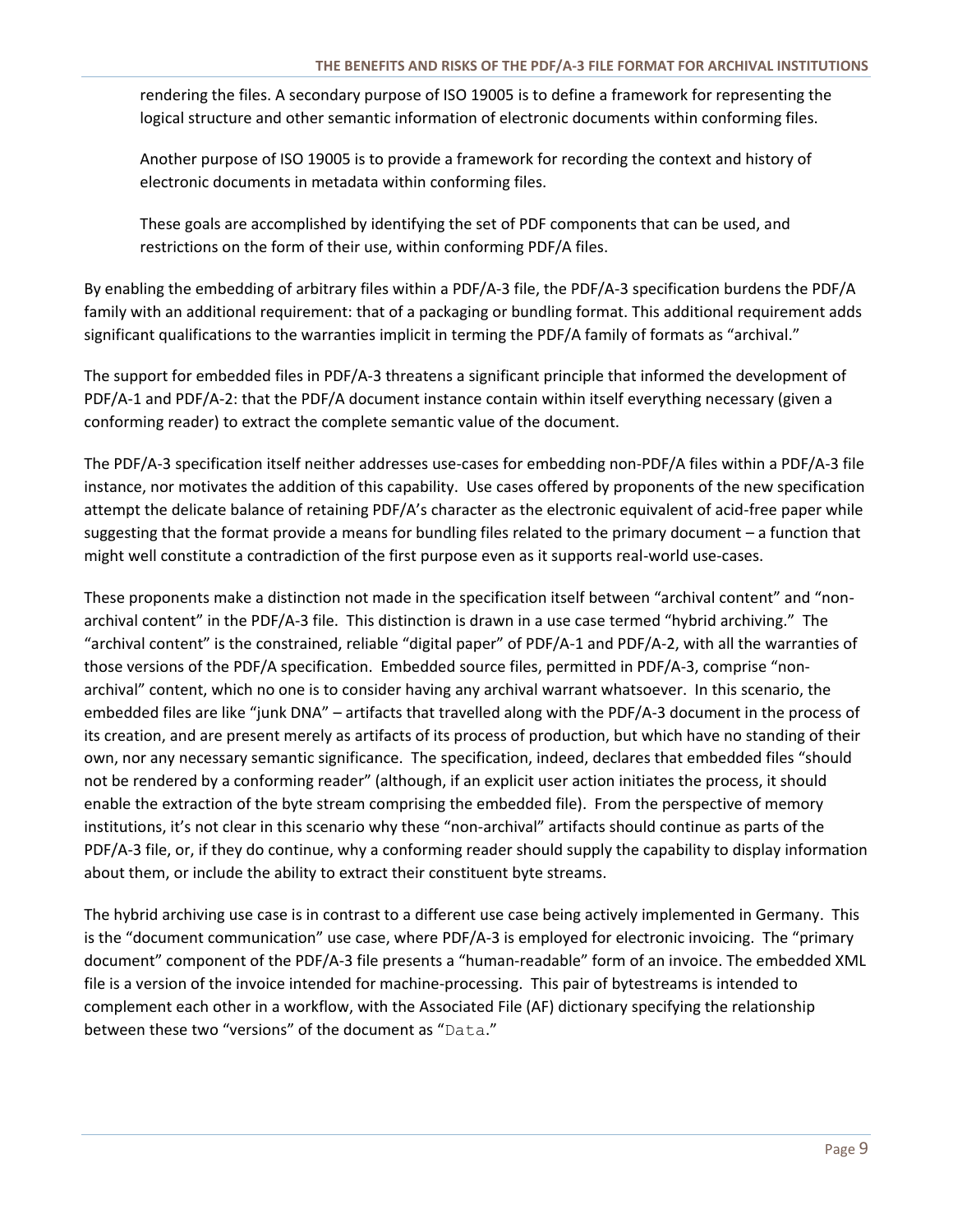The difficulty, of course, is that there is no warrant, short of individual viewing of both the document and the embedded XML (which would of course involve an application in addition to a PDF viewer), that both "versions" of the invoice represent the same information. Given the assumed bulk machine processing of such documents, archival institutions may be obligated to understand the nature of the semantic content of embedded files and their relationship to the primary document in more complex ways than are indicated in the PDF/A-3 file in order to fulfill their mission. The availability and development of tools and services to assist archival institutions in understanding the semantic relationships amongst bytestreams in PDF/A-3 documents will assist them in making decisions on whether embedded files should be stripped out because they are not considered the official archival record and not guaranteed to be equivalent to the primary document or whether they can be retained.

As the example of wrapping audio of a court proceeding in a contextual document illustrates, the PDF/A-3 specification can be followed even when the primary content is an embedded file and the visible document merely a cover note rather than a transcript. An advantage, for the producer of such a PDF document, may be the ability to manage audio files within an existing document management system that is not designed to handle and deliver audio. Archival institutions will need to understand when PDF/A-3 might have been used in this way for files they receive.

The complexity and technical transparency challenges of the PDF format for the non-expert motivated the restrictions placed on PDF/A instance features. *Transparency* is used here as defined as a sustainability factor<sup>9</sup> by the Library of Congress in analyses of digital formats in their resource on Sustainability of Digital Formats. The technical transparency challenges and the complexity of the format itself (both potential and actual resulting faultiness of implementation in PDF writers and readers), and the absence of a reference implementation of any of the PDF format profiles, suggest that PDF may be inappropriate for use as a generalpurpose bundling format or submission information package.

PDFs have proven useful for a variety of purposes, but they are not purpose-built as a bundling format. In this regard, the PDF is like a Swiss army knife, with the format continually expanding to meet new user needs. It is illuminating to compare this design approach with the UNIX philosophy of writing programs that do one thing, and do it well. This is not to suggest that either design approach has exclusive merit, only to suggest that for the long-term archival community, a purpose-built bundling format may be more appropriate.

Because of the potential complications for the long-term preservation of PDF/A-3 files, the working group strongly recommends that tools that create PDF/A-compliant documents be engineered to identify (through the pdfaid:part element) files that have no embedded files, or whose embedded files are all in PDF/A format, as compliant with PDF/A-2 rather than PDF/A-3.

There is currently no robust vendor-independent mechanism for assessing that a PDF/A file does in fact comply fully with the standard and the conformance level it claims in its internal metadata. Experience has shown that attempts to create a PDF/A can easily result in an invalid file. The file produced may identify itself to be a PDF/A although an error message indicates a problem with its generation. Because the Adobe Reader is very forgiving,

<sup>9</sup>Caroline R. Arms and Carl Fleischhauer. "Sustainability of Digital Formats: Planning for Library of Congress Collections". <http://www.digitalpreservation.gov/formats/sustain/sustain.shtml#transparency>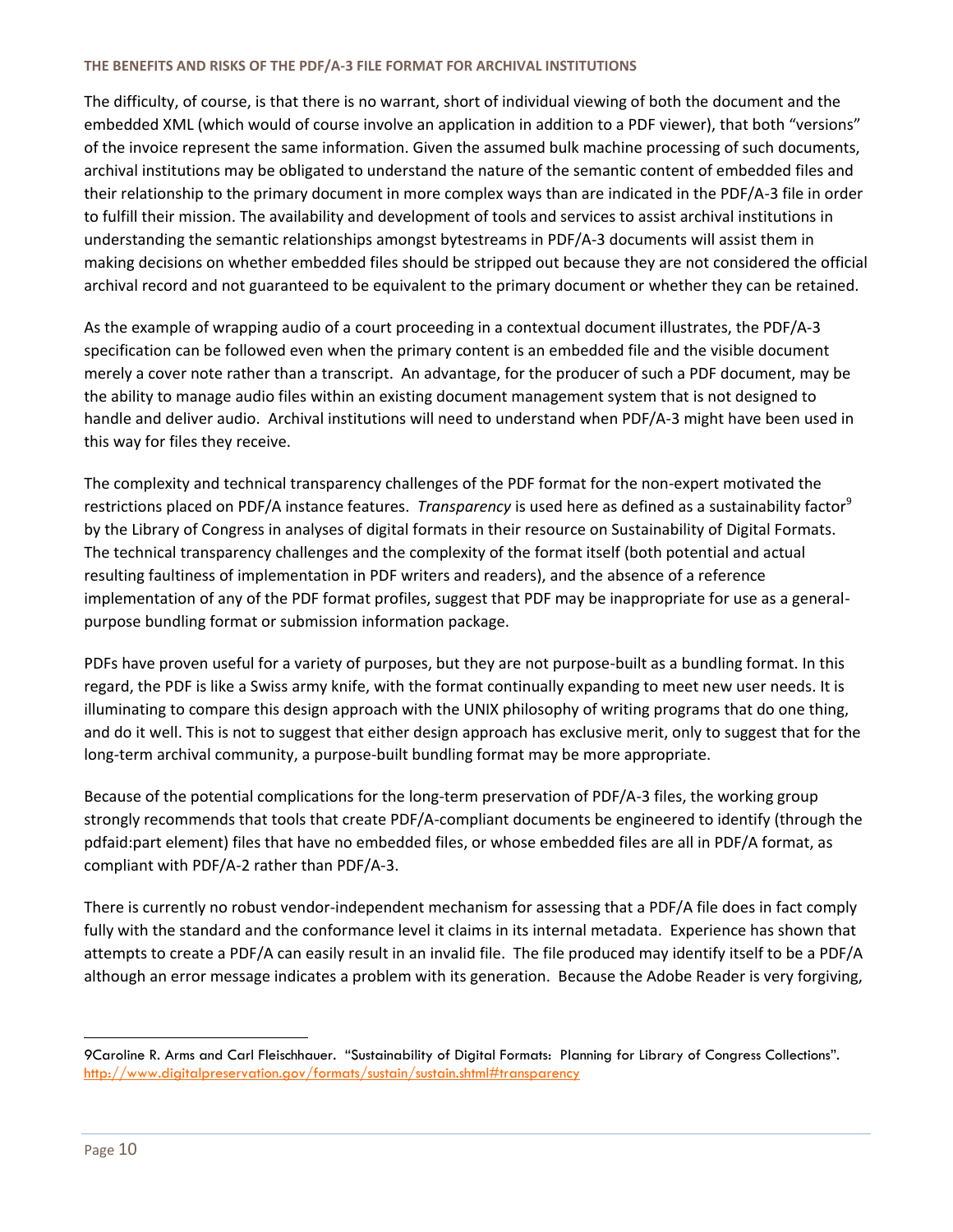the document may look fine to its creator. However, other PDF processors may reject it because it is technically invalid.

# SCENARIOS FOR PDF/A-3 USE

The Working Group has reached the conclusion that whether PDF/A-3 is an appropriate format for the long-term preservation of content depends heavily on the type of content, the nature of the workflow that created it, and whether the archival submission process allows for detailed negotiation on allowable formats for embedded files. Several scenarios have been developed to present risks and benefits in particular situations. In many cases, these scenarios are hypothetical but they have been chosen as representative of real-world examples based on institutional experience. A general scenario is first, followed by some scenarios that are specific to particular contexts or institutions.

### **General Scenario**

*Scenario for embedding supporting data in PDFs for scholarly documents.* 

### **Background and Assumptions:**

Many scholarly journals are now expecting authors to supply supporting machine-readable data extracts used as the basis for charts and summary tables in articles. Publishers differ as to data formats accepted and as to how they support access for users to the data. One common form for distributing scholarly articles is as PDF documents. An assumption behind this scenario is that a journal publishing system supporting the generation of compliant PDF/A documents is adapted to support generation of PDF/A-3 documents with data extracts embedded and linked to the appropriate tables and graphics.

### **Scenario:**

The publisher of a scholarly journal that already uses PDF/A as one of the formats disseminated to users, extends its peer review, editorial, and production workflows to support generation of PDF/A-3 files for articles that have supporting data.

### **Desirable outcomes and benefits:**

A peer reviewer using a compliant reader to consult the PDF/A-3 version of an article can easily extract the data extract that supports a table (or chart) of interest and evaluate whether the data does indeed support the table as presented. The reviewer can also evaluate whether the data extract is consistent with the journal's policies.

A scholar using a compliant reader to consult the PDF/A-3 version of an article can easily extract the data extract that supports a table (or chart) of interest and perform his own analysis on the data.

A publisher may be able to simplify its content management system by storing supporting data for an article within the article document.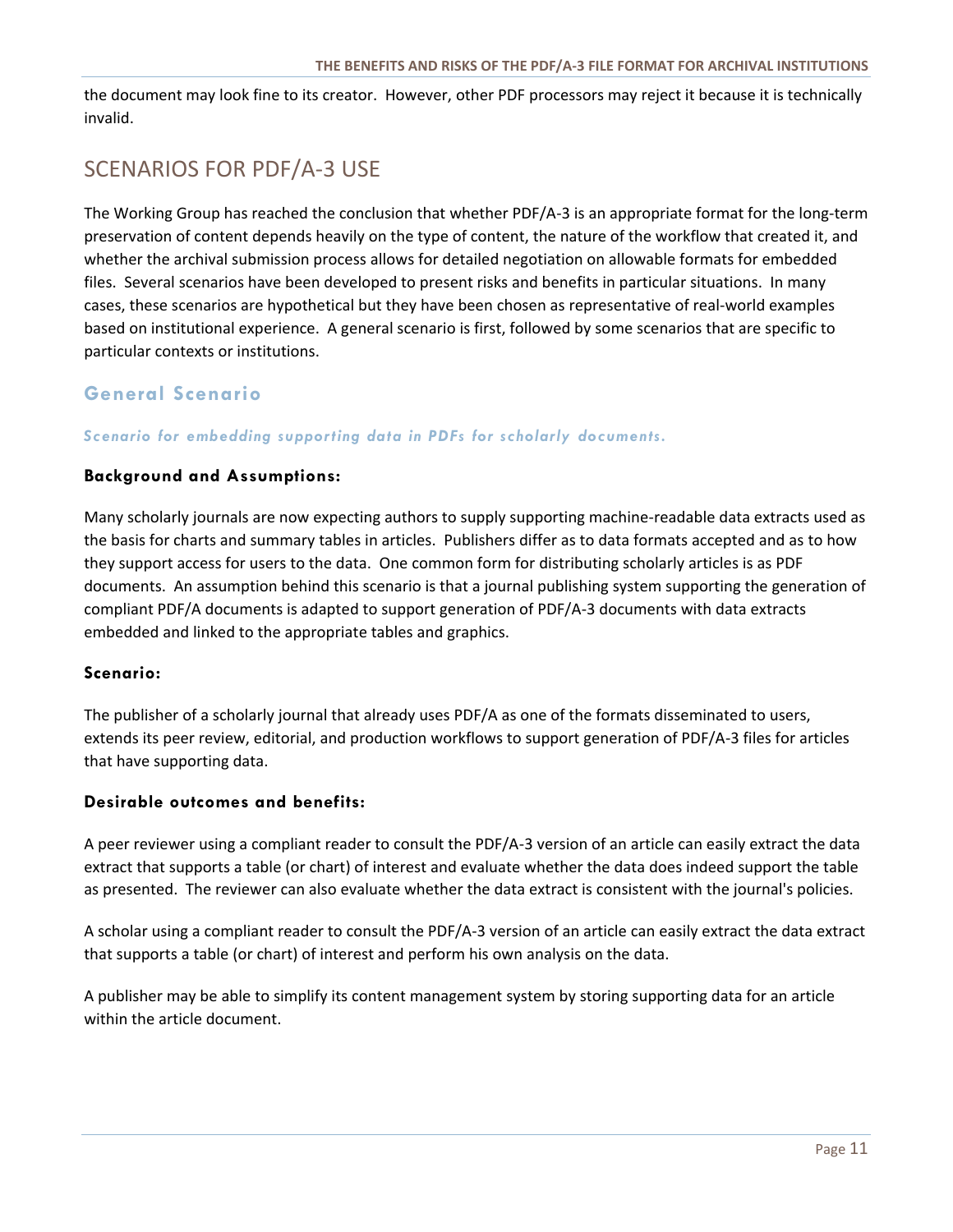### **Risks and disadvantages:**

A specific concern applies to numeric or tabular data. Numeric or other tabular data cannot be used effectively by anyone other than the authors without adequate description of the data collection context, the coding system employed, the accuracy of measurements, etc. As with any other bundling format, embedding a data extract to support a chart in a PDF should not be seen as a substitute for following practices appropriate to the data category or discipline to archive the underlying data.

Additionally, the resulting PDF/A-3 files may be too large for convenient dissemination to end users, given that most readers will not immediately want to consult the underlying data.

### <span id="page-12-0"></span>**SPECIFIC SCENARIOS**

# <span id="page-12-1"></span>U.S. NATIONAL ARCHIVES AND RECORDS ADMINISTRATION (NARA) **SCENARIOS**

U.S. Government agencies are required to deposit materials appraised as permanently valuable government records with the National Archives and Records Administration (NARA). Frequently, agencies store information in complex and often proprietary data systems with the permanent records forming only a small subset of the complete system. The determination of what digital materials from such systems are considered permanent records, and when and in what format they will be transferred is determined by NARA appraisal, accessioning, and processing staff and by agency records officers and IT staff.

The time between appraisal and transfer to NARA can be years or even decades. Hence, federal agencies need to plan well in advance of transfer to NARA. Ideally, each agency would consider choosing appropriate formats before a record is created and periodically review the format transfer guidance for revisions as part of an overall electronic records management plan.

Many agencies use records management systems built to conform to the Department of Defense Electronic Records Management Software Applications Design Criteria Standard (DoD 5015.02-STD).<sup>10</sup> As of late 2013, the current version of this standard is from April 2007. A specific set of content types is included in the standard; audio and video are not included.

In the scenarios presented below PDF/A-3 might be determined to be acceptable for legal transfer from an agency to NARA. It should be noted that these examples are hypothetical and do not represent current official policies. Since PDF/A3 is a recently developed standard, NARA, like most memory institutions, has not adequately evaluated the format for its suitability for use when transferring permanent records.

### **Scenario for PDF/A3 as an acceptable container for "as -built" engineering drawings originating from a CAD system.**

<sup>&</sup>lt;sup>10</sup> DoD 5015.02-STD. Electronic Records Management Software Applications Design Criteria Standard, April 25, 2007. <http://jitc.fhu.disa.mil/cgi/rma/standards.aspx>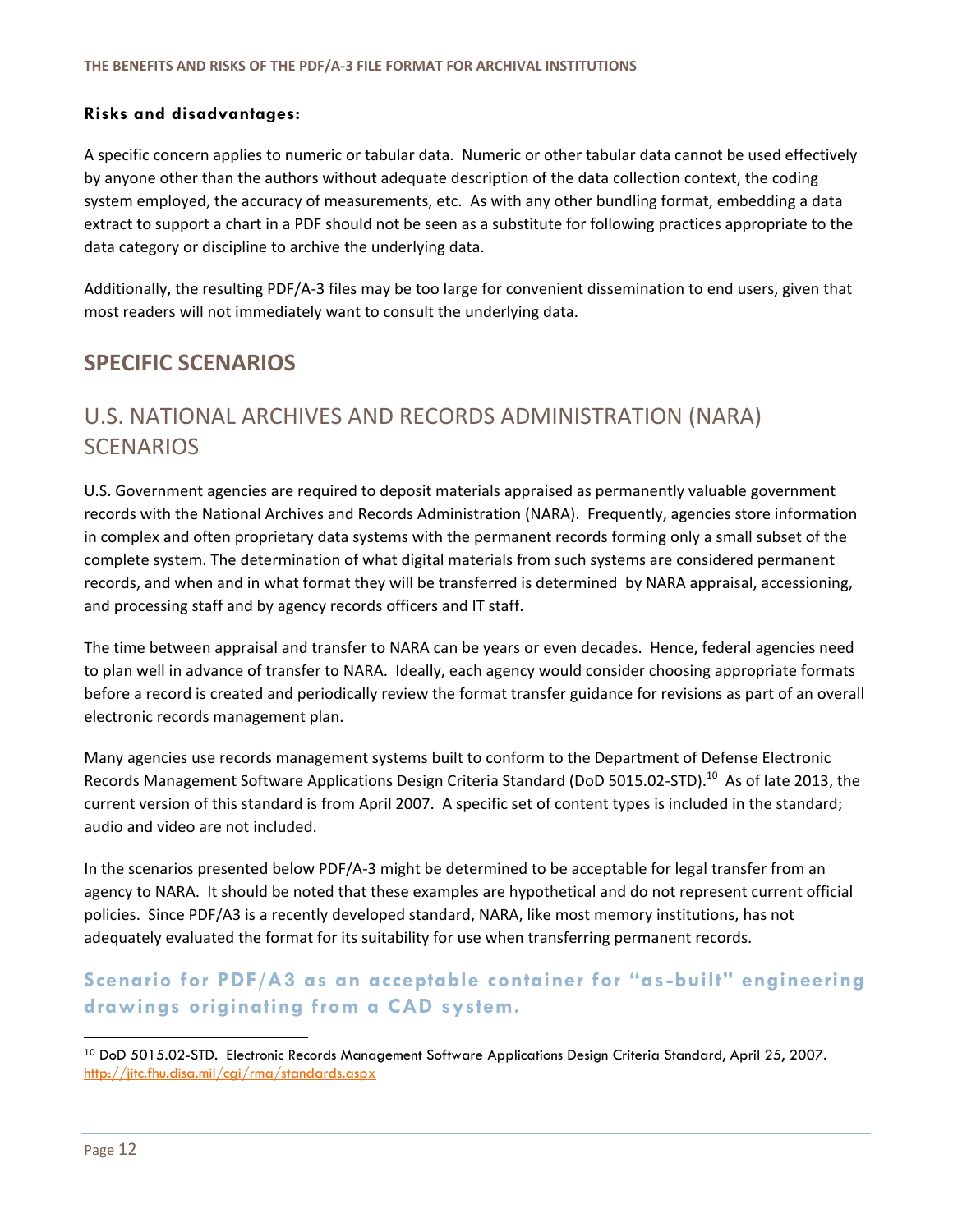### **Background and Assumptions:**

One scenario in which NARA might allow for the transfer of permanent digital records in the PDF/A-3 format involves exporting a related subset of data and documents from a technical data system that includes architectural drawings and computer aided design (CAD) files. In this example, PDF/A-3 is a carrier for transferring both the permanent records required by NARA as well as associated non-archival non-permanent record content. It should be noted that an alternative scenario might include the agency outputting CAD data as a 3D PDF or some other CAD format. The choice of which scenario is "best" depends on what functionality is determined to be an inherent part of the record that must be preserved for future researchers.

### **Scenario:**

The scenario involves several generalizable steps:

1. The creating agency contacts the archives regarding the transfer of scheduled permanent electronic records from a data system, in this case a CAD system.

2. NARA appraisal and accessioning staff defines the scope of the system's record material and identifies PDF/A-3 as an appropriate transfer format.

3. NARA appraisal, accessioning, and processing archivists identify appropriate files and documentation for inclusion in the PDF/A-3.

For this particular hypothetical situation, the NARA recommendation might be as follows. To serve as the official as-built drawing copies, a completed set "as-built" drawings resulting from an engineering project will be saved as TIFF images and watermarked "AS-BUILT". The TIFF images are incorporated as primary content in a PDF/A-3 document along with the embedded native CAD system working files used to create the drawings. The relationship of the native CAD files to the document is to be Source. An appropriate MIME type will be used for each embedded file at the time of file creation.

4. Agency records officer and/or IT staff produce compliant PDF/A-3 files for transfer.

As agreed, these files have embedded native CAD files and incorporate appropriate relationship codes and MIME types.

5. NARA accessions the PDF/A-3 files as official records and provides preservation actions as needed to the page-oriented content of the PDF/A-3.

After accessioning, NARA would only guarantee the preservation of the page-oriented content of the PDF/A-3, in this case the TIFF images of the as-built drawings. In this scenario, the native CAD files would exist only as artifacts of the accessioned document. They would not be accorded preservation actions such as migration but would be maintained as data.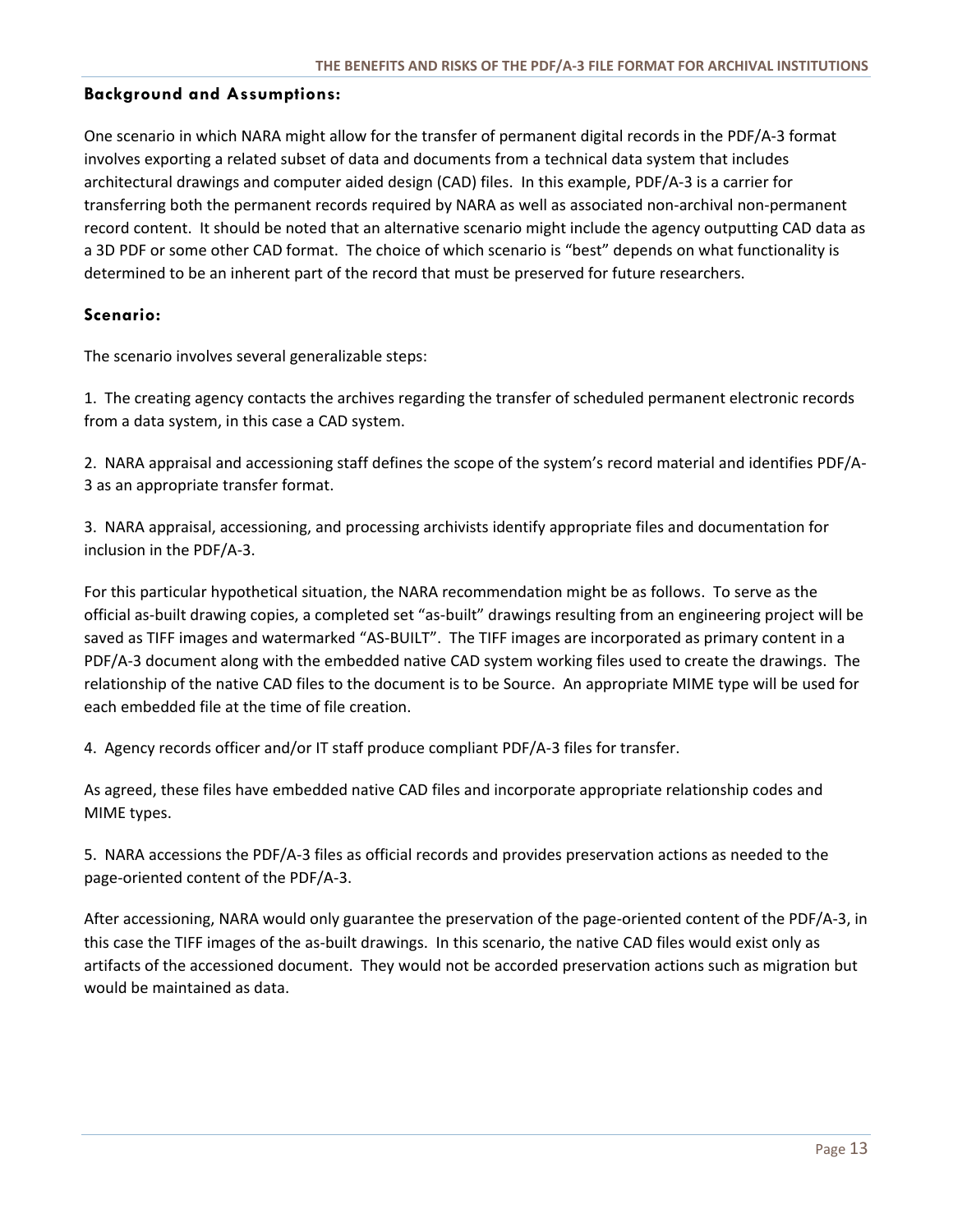### **Desirable outcomes and benefits:**

The PDF/A-3 provides a stable container for encapsulating both the official copy as well as files from the original system. Encapsulating the original working files along with the official records within a PDF/A-3 provides the creating agency a tidy package for successful management of their related files prior to transfer. The transfer of the PDF/A-3 meets the records creator's obligation to NARA that a permanent record of the as-built drawings is archived for future reference.

One additional advantage is realized. The records creator, or other qualified patrons, would be able to re-use the technical work for a future design if they have the capability and software to render the native system files. The PDF/A-3 file would be a designated record copy in an accepted, unalterable format along with an embedded non-official copy in a format primarily used by the record creator during the record's active use and which supports the dynamic manipulation of record's data.

With the resulting document NARA is able to preserve, manage, and to provide access to official records. Staff and researchers are able to access permanent records from a complex data system in an accessible format.

### **Risks and disadvantages:**

The associated embedded data files are in formats that may be not supported in the future and this information is vulnerable to loss.

The native system, non-record files might contain personal information or other sensitive data but would be difficult to review by archives staff.

The relationship between the embedded files may be unclear or erroneous.

### **Scenario for PDF/A3 as an acceptable container to circumvent 5015.2 records management application restrictions.**

### **Background and Assumptions:**

An agency using a records management system (RMS) that strictly enforces outdated requirements of the DoD 5015.2 specification is unable to manage long-term temporary records in formats that do not comply with that standard. To circumvent this restriction they embed non-conformant audio and video files in PDF/A-3 wrappers so that they can be managed in the RMS.

### **Scenario:**

The scenario involves several generalizable steps:

1. The agency has a DoD 5015.2 compliant RMS that restricts the types of formats that can be ingested into it based on that standard.

2. The agency identifies the audio and video records as having long-term temporary value.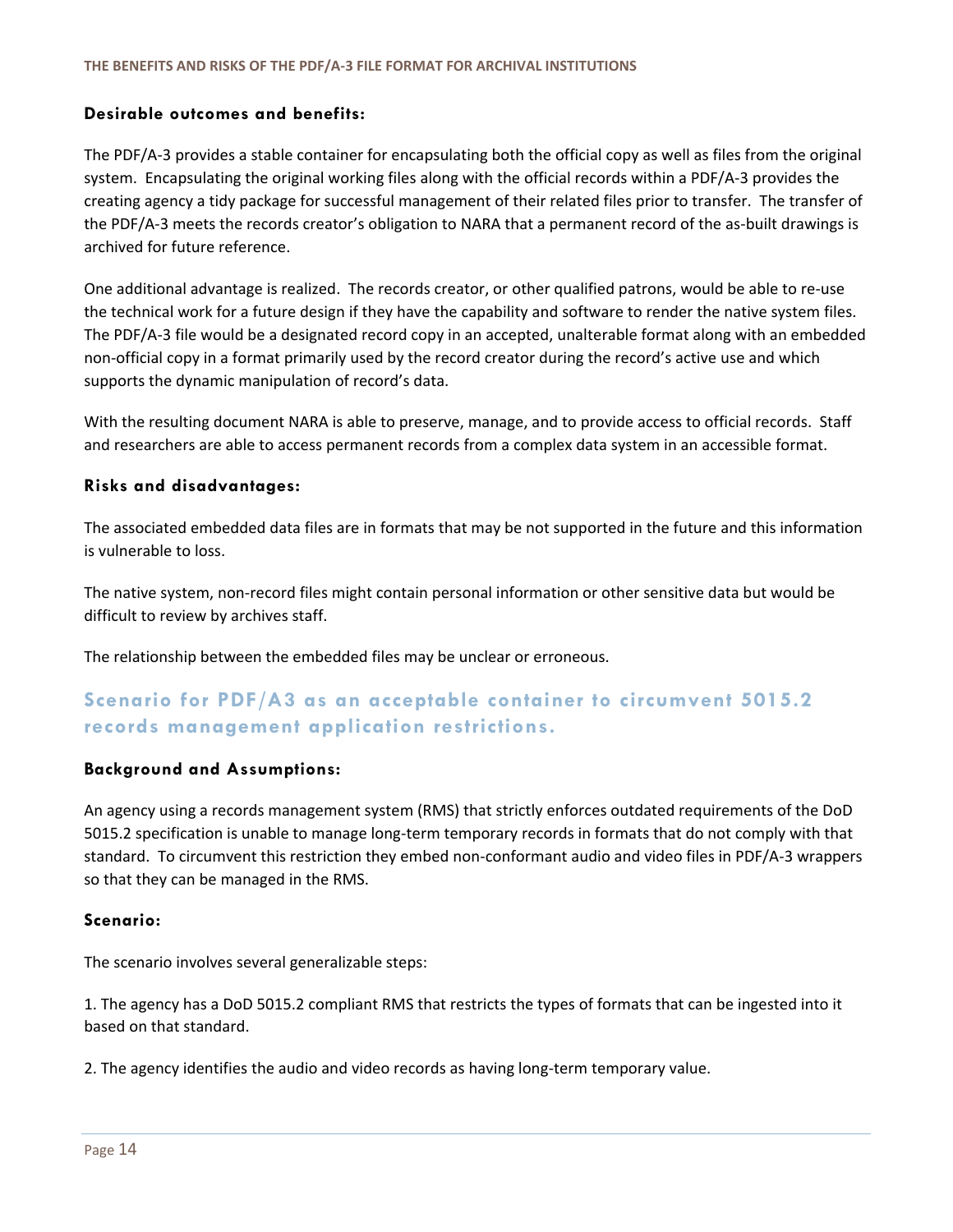3. The agency does not consider NARA's transfer requirements regarding sustainable formats.

### **Desirable outcomes and benefits:**

Agency staff embeds audio and video files into PDF/A-3 wrappers that can be ingested into their DoD 5015.2 compliant records management system.

The agency uses the primary document of the PDF/A-3 to provide narrative context for the embedded audio or video.

### **Risks and disadvantages:**

The associated embedded data files are in formats that may be not supported in the future and this information is vulnerable to loss. Another issue is that the PDF container will make any preservation actions on the embedded files (e.g. migration/emulation) more challenging or complex.

The agency is unable to adequately search for and provide access to the audio and video records embedded in the PDF/A-3 files.

NARA refuses to accept transfer of PDF/A-3 formatted records for audio and video subsequently re-appraised as permanent.

The PDF container adds additional complexity to any required preservation actions for embedded long-termtemporary files.

### <span id="page-15-0"></span>LIBRARY OF CONGRESS SCENARIO

The Library of Congress acquires content for its collections in a number of ways. In only occasional circumstances is it able to negotiate actively with a depositing or donating party with respect to digital format. The bulk of the general collection is acquired through copyright deposit, for which preferred or acceptable digital formats are listed in a document published by the U.S. Copyright Office as Copyright Circular 7b: "Best Edition" of Published Copyrighted Works for the Collections of the Library of Congress.<sup>11</sup> Collections of personal or organizational "papers" are usually donated as is. Content harvested from the Web for archiving is usually only available in one format.

### **Scenario for harvesting PDF documents from the web and converting to PDF/A-3**

### **Background and Assumptions:**

 $\overline{a}$ 

The Library of Congress has a pilot program harvesting and cataloging documents in PDF format from the web, when a recommending officer has identified the work as fitting LC collection policies for books. One typical use

<sup>11</sup> U. S. Copyright Office, Library of Congress, "Best Edition of Published Copyrighted Works for the Collections of the Library of Congress<http://www.copyright.gov/circs/circ07b.pdf>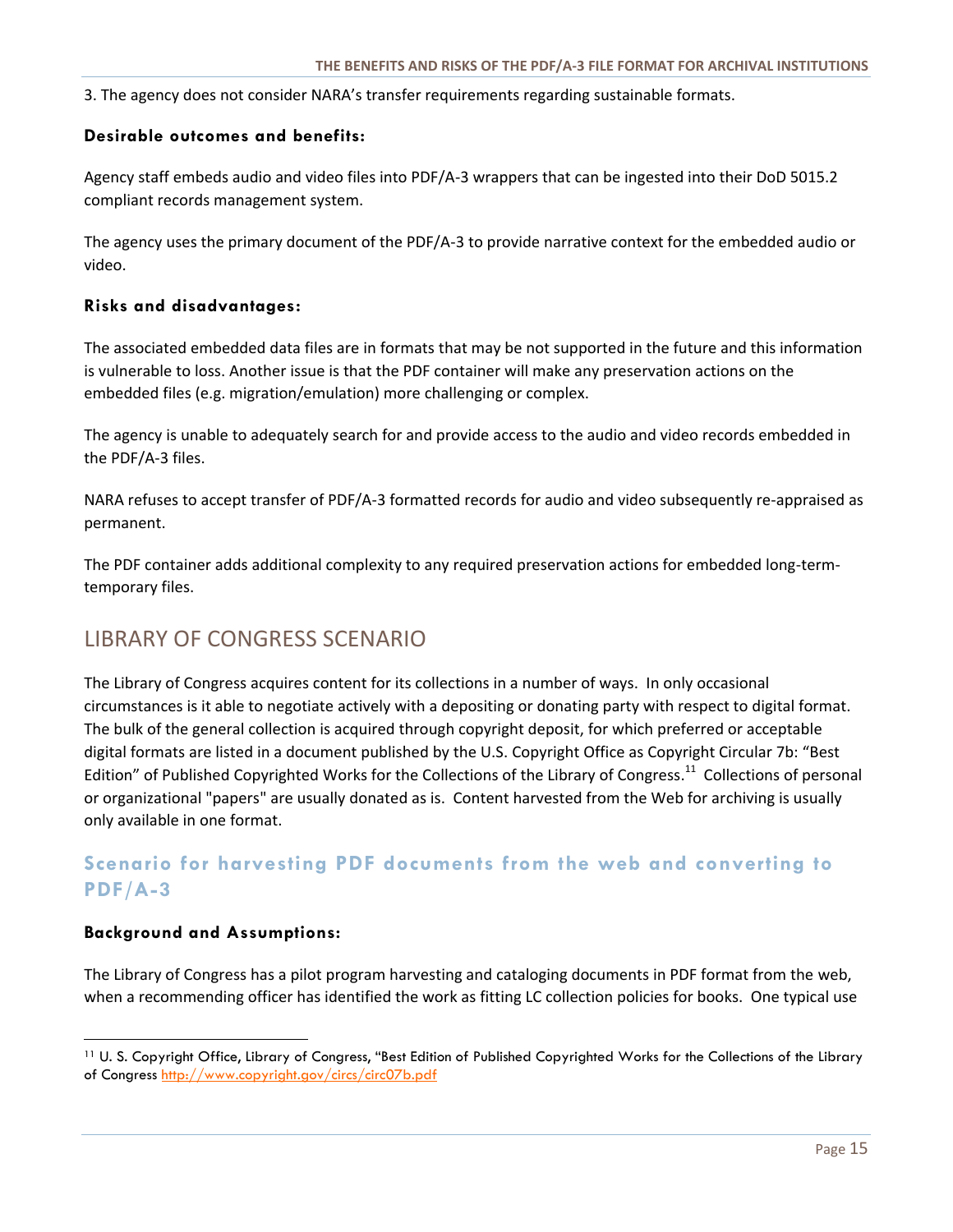is for documents published outside the U.S. and not subject to U.S. copyright deposit. For these, permission to harvest and archive is sought from the publishing website. Another use being explored is for PDFs that have embedded Creative Commons licenses, or equivalent, that permit non-commercial use with attribution. There is no opportunity for the Library of Congress to negotiate with the content owner over the characteristics of the PDF.

### **Scenario:**

A possible workflow for ingestion includes conversion of source PDFs to PDF/A. This would allow fonts to be embedded (assuming fonts used were available and legally embeddable) and permit addition of metadata that supports Library of Congress services for access and preservation. Current experiments use PDF/A-1, but PDF/A-3 files could potentially be used with the source PDF embedded inside the modified PDF. A relationship type of Source (to the entire document) and a MIME type of application/pdf would be used for the embedded file.

### **Desirable outcomes and benefits:**

The modified PDF/A file (without the embedded source) is in a form that has desirable characteristics (such as embedded fonts) for supporting both current access and for maintaining long-term usability of the content in the source PDF.

The PDF/A-3 resource (with the embedded source document) can be managed as a single master file and used to derive a smaller service PDF for dissemination to users.

Future users requiring assurance of the authenticity of the disseminated version can be given access to the source PDF as well.

### **Risks and disadvantages:**

The PDF/A-3 with embedded source document will be larger than the original source file and may be inconvenient as a file for user access, for example on mobile devices. This leads to the need for storing multiple versions or for building dissemination systems that derive service PDFs on the fly.

Some source PDF documents will incorporate features prohibited in PDF/A, for example, a font subject to a license that prohibits embedding. This will prevent conversion to PDF/A and hence to PDF/A-3 for some source PDFs. This leads to a more complicated ingestion workflow with more opportunities for error.

<span id="page-16-0"></span>Without more robust validation tools than available in 2013, the conversion to PDF/A and PDF/A-3 may be unreliable.<sup>12</sup>

l

<sup>&</sup>lt;sup>12</sup> Jamin Koo and Carol C. H. Chou. "PDF to PDF/A: Evaluation of Converter Software for Implementation in Digital Repository Workflow." New Review of Information Networking Vol. 18, Iss. 1, 2013. Available at <http://www.tandfonline.com/doi/full/10.1080/13614576.2013.771989>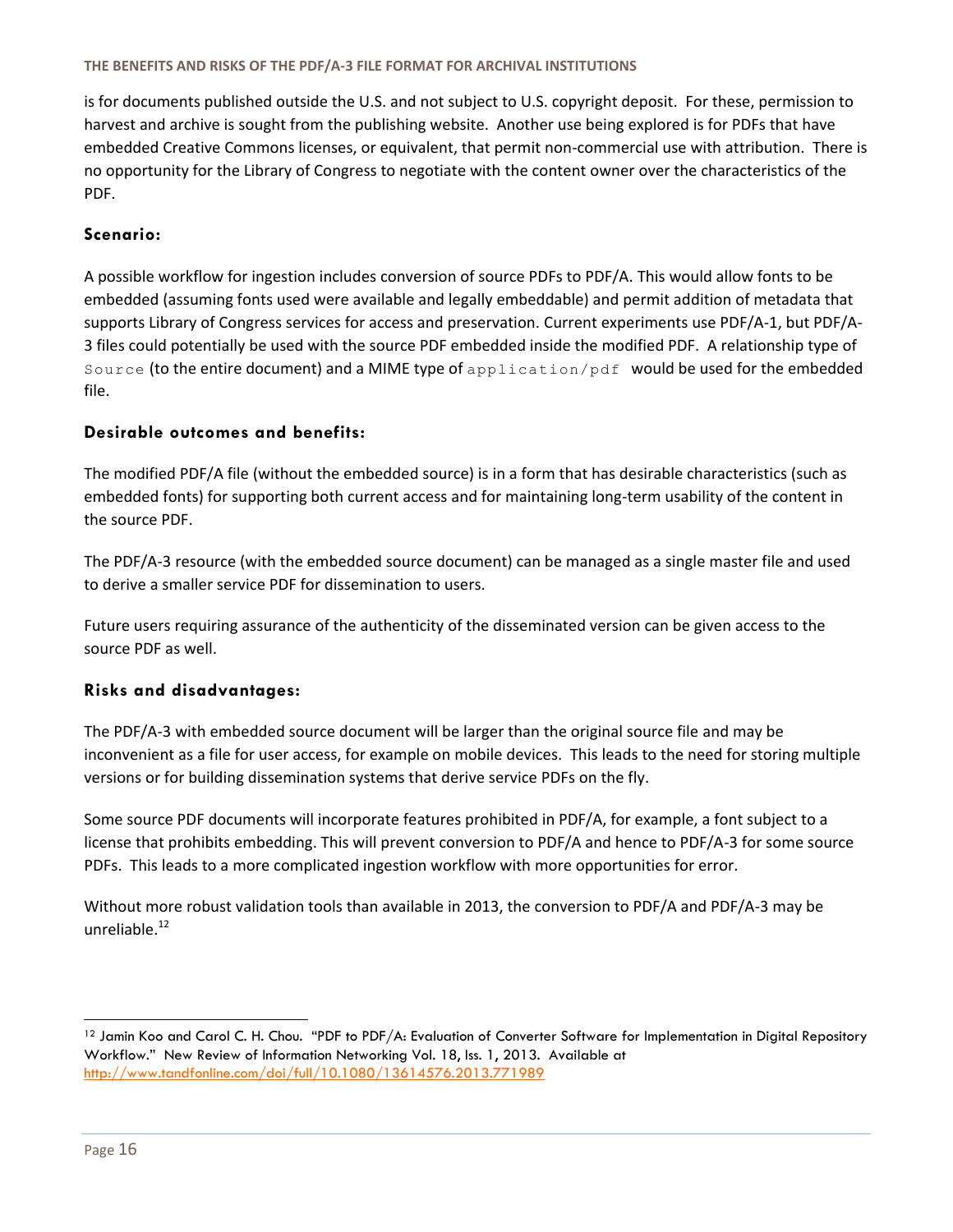# U.S. HOUSE OFFICE OF THE LEGISLATIVE COUNSEL (HOLC) SCENARIOS

The Office of the Legislative Counsel provides legislative drafting services to the committees and Members of the House of Representatives on a non-partisan, impartial, and confidential basis. The goal is to work with committees and Members to understand their policy preferences in order to implement those preferences through clear, concise, and legally effective legislative language.

The two scenarios that follow are based on discussions with Joe Carmel, Retired Chief, Legislative Computer Systems and contractor, U.S. House Office of the Legislative Counsel and Reynold Schweickhardt, Director of Technology Policy, Committee on House Administration. These scenarios concern the use of PDF/A-3 for internal workflows. They are not directly related to processes and policies that apply to public access to published legislative information.

### **Scenario for embedding source files as an aid to maintain attorney-client confidentiality**

### **Background and Assumptions:**

The House Office of the Legislative Counsel (HOLC) maintains attorney-client confidentiality. While the office routinely provides Members and their staff with PDF files, the House's process requires that some of the source files subsequently be made available to other House offices.

The legislative drafting and publication system is based on XML, from which PDF documents are generated for convenient reading.

### **Scenario:**

HOLC prepares a draft amendment for an individual Member and generates a PDF document for convenient review. HOLC chooses to generate a PDF/A-3 file with the equivalent XML embedded in the PDF, using the relationship Source to associate the embedded file with the entire primary document. The Member reviews the PDF and judges that the amendment is ready for sharing with another office, which will need access to the source XML file for subsequent stages in the legislative workflow. The Member sends the file he received from HOLC.

[Note: the process of embedding XML source is in current use, but as of late 2013, the PDF file is not a PDF/A-3 file. Files with embedded attachments (primarily amendments) can be seen at the House Rules Committee website. An example is [http://www.rules.house.gov/amendments/DELAMD\\_002\\_xml318131552385238.pdf.](http://www.rules.house.gov/amendments/DELAMD_002_xml318131552385238.pdf)]

### **Desirable outcomes and benefits:**

Emailing a single PDF file with an embedded source file enables HOLC to maintain attorney-client confidentiality since the client (a Member) can subsequently provide the PDF file to other House offices requiring access to the source XML for future action.

The potential for mismatching two files (PDF and XML source) due to human error is eliminated.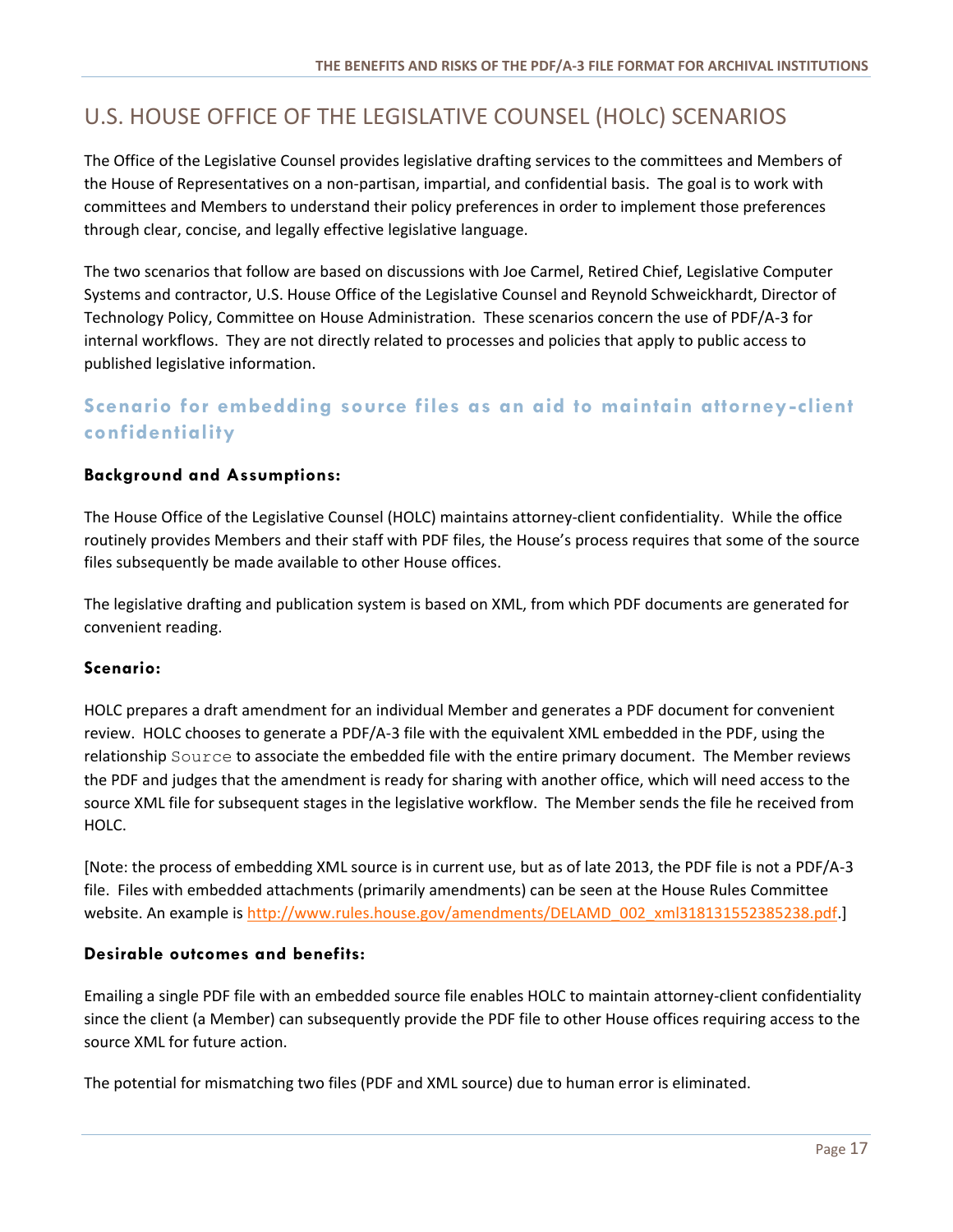### **Risks and disadvantages:**

None identified, since the process for creating the PDF and embedding the source XML is automated and guarantees equivalence.

### **Scenario for embedding XML files to align PDF page/line locations with XML when editing amendments**

### **Background and Assumptions:**

A project still in development known as the Amendment Impact Program (AIP) is being designed to show the impact of an amendment on a bill based on separate amendment document language.

Page-numbering for bills is applied when the human-readable versions are derived from the source XML. A sample amendment instruction might be: On page 6, line 5, insert "motivated" before "Congress". This processing cannot be accomplished without having both the PDF and source files available as the PDF files contain the page and line numbers while the source documents do not incorporate page-numbering

### **Scenario:**

A PDF/A-3 file with embedded XML is constructed for a bill. The proposed project would develop a system to take this file and amendment files and generate revised XML source.

### **Desirable outcomes and benefits:**

The PDF/A-3 with embedded XML source can be generated and transmitted, assuring that the PDF rendition and the source XML are correctly matched.

The combination of the PDF and XML source file permits matching the page/line locations from the PDF file to the correct location within the source XML file.

### **Risks and disadvantages:**

None identified, since the process for creating the PDF and embedding the source XML is automated and guarantees equivalence.

### <span id="page-18-0"></span>**CONCLUSIONS**

The most important characteristic of the PDF/A formats is that they are constrained in ways that are designed to preserve the "static visual appearance" of a page-oriented document. The differences between PDF/A-1 (2005) and PDF/A-2 (2011) relate primarily to the fact that they are based on different generations of the underlying PDF specification. The overarching intent did not change; the entire file was intended to be suitable for longterm preservation. PDF/A-1 and PDF/A-2 are both suitable for long-term preservation, although they would not necessarily be the preferred format for any particular content item. The introduction of arbitrary embedded files to PDF/A-3 introduces significant concerns for memory institutions. A PDF/A-3 file may have any other type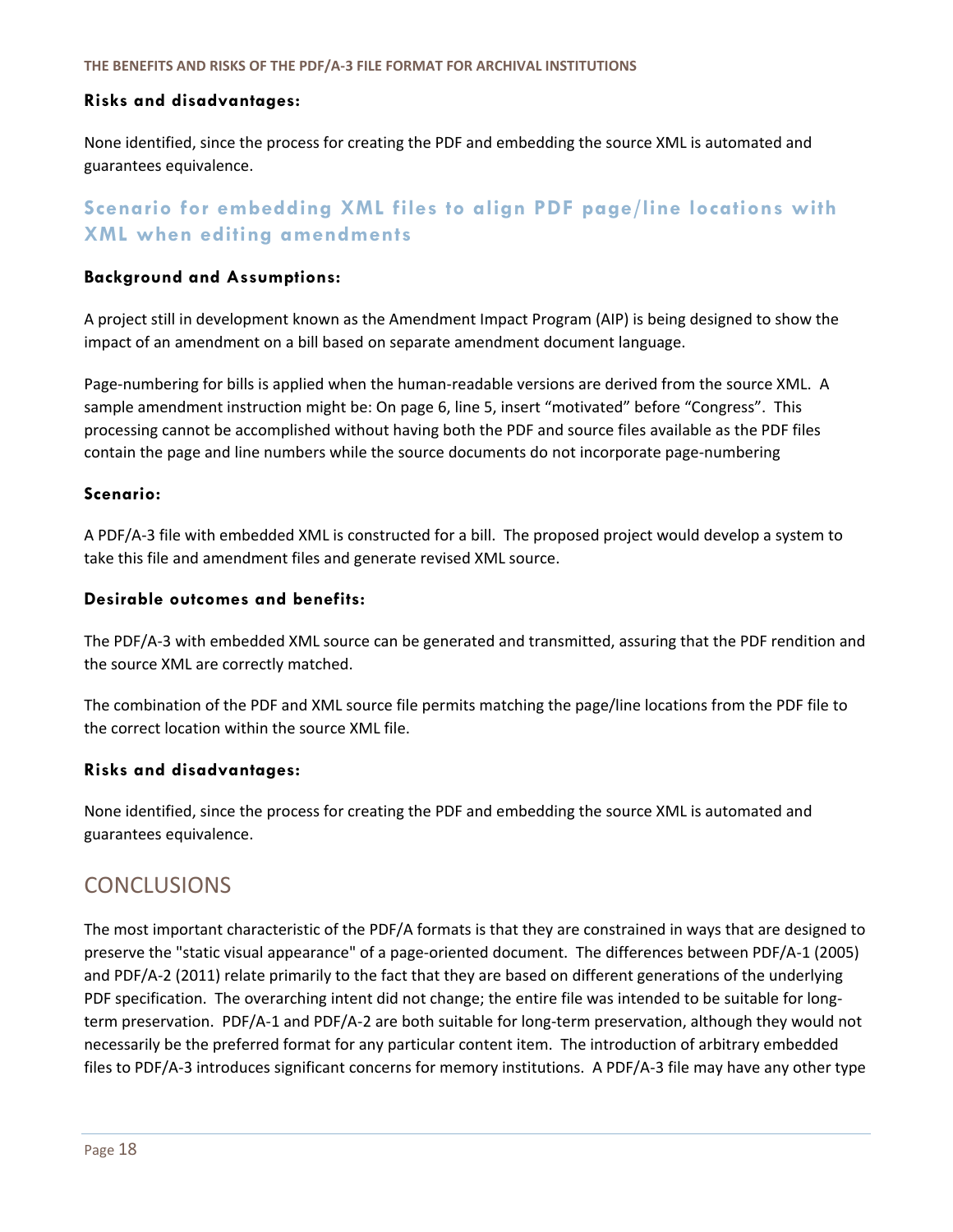of file embedded within it and the only statement that the standard makes in relation to preservation intent is that a compliant PDF/A-3 reader should not render embedded files, but merely support their extraction. The standard is silent as to whether the embedded content may be considered essential to full understanding or use of the primary document whose visual appearance is preservable. The result is that, accepting a PDF/A-3 file without additional rules or active negotiation, may lead an archival institution to acquire embedded content in a format that it did not expect and cannot deal with and whose relationship to the primary document may be unclear.

The members of this working group recognize that the PDF/A-3 format serves important business needs unrelated to preservation for the long term. One general application is the inclusion of structured machinereadable information within a PDF that is intended for viewing by a human with visual appearance retained across computing systems. Many workflows or transactions that have no relationship to long-term preservation can benefit from this capability. Another general application is known as "hybrid archiving." The context is that an entity such as a corporation is required to "archive" certain categories of document for a certain period to satisfy government regulations. These documents start life in an editable form and at some stage are deemed to be final; if intermediate drafts are saved as PDF/A-3 with the editable form embedded, the document is archivable at any stage, simplifying records management. These business needs are driving the development of tools for creating PDF/A-3 files. Some will certainly be deposited with memory institutions.

The complexity of the PDF format and the potential and actual resulting faultiness of PDF rendering implementations and creating applications suggest that PDF/A-3 may be most appropriate for use in controlled workflows, but may not be an appropriate choice as a general-purpose bundling format.

However, the proposed creation by the PDF Association of a free and open source PDF validation tool might mitigate the long-term preservation risks constituted by the complexity of the PDF/A format as a bundling format. Absent such robust validation tools, conversion of PDF files to PDF/A in preservation workflows remains a somewhat problematic preservation tactic.

Further, should the consensus of the preservation community be that PDF/A-3 is inappropriate as a generalpurpose archival bundling format, then the community must identify and/or create tools that make it possible to bundle together complex digital objects with sufficient manifest information (i.e. metadata) to establish the relationship amongst the components within the bundle.

Such a bundling format might usefully be based on the BagIt File Packaging Format<sup>13</sup> and/or a constrained form of the ZIP format, such as the proposed ISO/IEC 21320-1 "Document Container File" specification<sup>14</sup> (as of December 2013, this standard is in the Committee Draft stage). ISO/IEC 21320-1 is intended to be a formallyspecified interoperable and royalty-free subset of the proprietary ZIP format developed and maintained by PKWARE. BagIt is a hierarchical file packaging format for storage and transfer of arbitrary digital content. A typical serialization as a single file is based on ZIP or TAR.

 $\overline{a}$ 

<sup>13</sup> The BagIt File Packaging Format (V0.97). Available at http://www.digitalpreservation.gov/documents/bagitspec.pdf

<sup>14</sup> ISO/IEC CD 21320-1.2, Information technology -- Document Container File -- Part 1: Core. Available (as committee draft) at http://isotc.iso.org/livelink/livelink?func=ll&objId=15629477&objAction=Open&viewType=1. Final version, when published, will be available at http://www.iso.org/iso/home/store/catalogue\_tc/catalogue\_detail.htm?csnumber=60101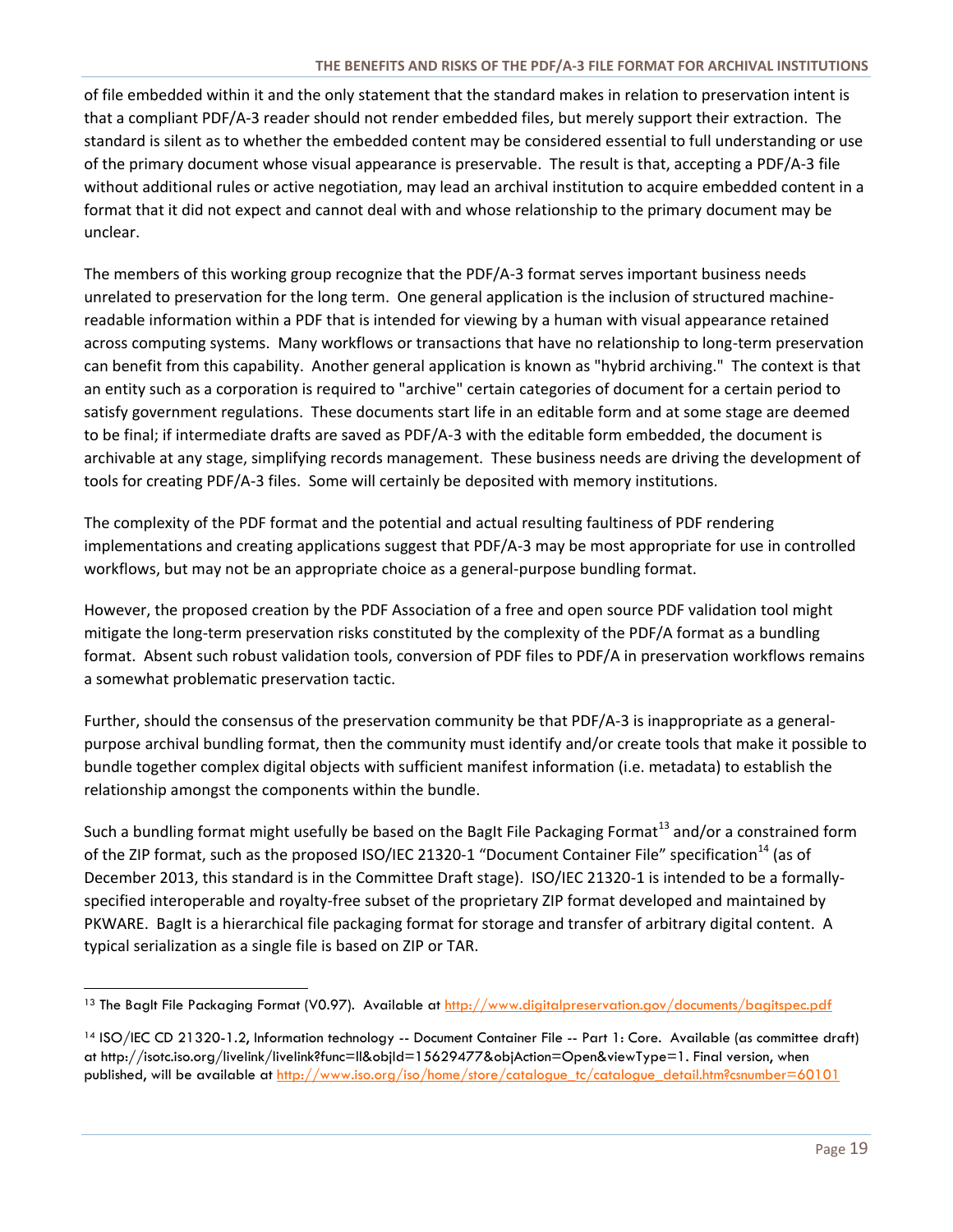Since PDF/A creation tools may generate files that identify themselves as PDF/A-3 even when no files are embedded, one recommended triage step for PDF/A-3 during ingest is to check whether a PDF/A-3 file has any embedded files. If no files are embedded then a PDF/A-3 can be treated in the same way as PDF/A-1 and PDF/A-2 files in a preservation ingest workflow. The working group strongly recommends that tools that create PDF/Acompliant documents be engineered to identify (through the pdfaid:part element) files that have no embedded files, or whose embedded files are all in PDF/A format, as compliant with PDF/A-2 rather than PDF/A-3.

Memory institutions and archival repositories should be prepared to treat PDF/A-3 files with care and develop procedures that fit their overall mission and policies. How embedded files should be treated depends on the context for creation, the expressed relationships that embedded files have to the primary document, the expectations of future users, and the policies of the archiving institution.

Operational elements of archival strategies often include (a) a list of preferred and acceptable formats with associated levels of commitment or confidence with respect to long-term preservation and access and (b) action plans for each format that govern procedures on ingest. Many institutions have given PDF/A a high priority on such lists and assumed that files that comply with the PDF/A-1 and PDF/A-2 standards require no normalization on ingest. PDF/A-3 must be treated separately from the other PDF/A versions in preference lists and for action plans.

<span id="page-20-0"></span>The introduction of such a problematic new feature in the latest version of the PDF/A family suggests that perhaps the community of memory institutions need to take a more strategic, active, and vocal role in the standards development process.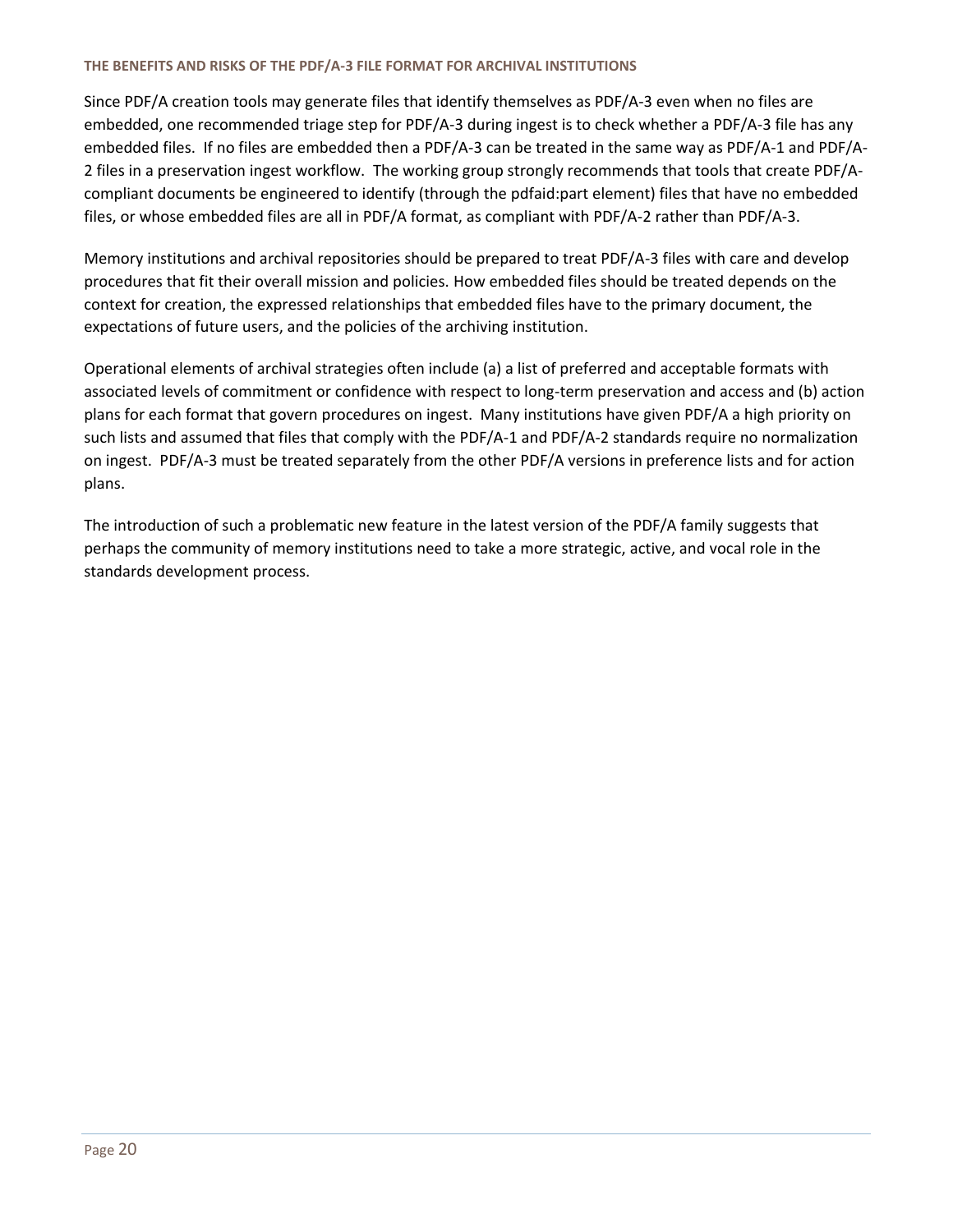# APPENDIX A: RESOURCES AND REFERENCES

Adobe Systems Incorporated. PDF Reference, Third Edition, Version 1.4. Addison-Wesley, 2001. ISBN: 0-201- 75839-3. Also available online at

[http://wwwimages.adobe.com/www.adobe.com/content/dam/Adobe/en/devnet/pdf/pdfs/pdf\\_reference\\_arch](http://wwwimages.adobe.com/www.adobe.com/content/dam/Adobe/en/devnet/pdf/pdfs/pdf_reference_archives/PDFReference.pdf) [ives/PDFReference.pdf.](http://wwwimages.adobe.com/www.adobe.com/content/dam/Adobe/en/devnet/pdf/pdfs/pdf_reference_archives/PDFReference.pdf)

Adobe Systems Incorporated. *Document Management – Portable Document Format – Part 1: PDF 1.7, First Edition.* Jul 2008. Available at

[http://wwwimages.adobe.com/www.adobe.com/content/dam/Adobe/en/devnet/pdf/pdfs/PDF32000\\_2008.pd](http://wwwimages.adobe.com/www.adobe.com/content/dam/Adobe/en/devnet/pdf/pdfs/PDF32000_2008.pdf) [f](http://wwwimages.adobe.com/www.adobe.com/content/dam/Adobe/en/devnet/pdf/pdfs/PDF32000_2008.pdf)

Caroline R. Arms and Carl Fleischhauer. "Sustainability of Digital Formats: Planning for Library of Congress Collections." Available at<http://www.digitalpreservation.gov/formats/>

The BagIt File Packaging Format (V0.97). Available at <http://www.digitalpreservation.gov/documents/bagitspec.pdf>

Digital Preservation Coalition, "Digital Preservation with Portable Documents: a workshop to introduce and discuss the PDF/A version." Available a[t http://www.dpconline.org/events/details/55-](http://www.dpconline.org/events/details/55-DPC_PDFA3_briefing?xref=58) [DPC\\_PDFA3\\_briefing?xref=58](http://www.dpconline.org/events/details/55-DPC_PDFA3_briefing?xref=58)

DoD 5015.02-STD. Electronic Records Management Software Applications Design Criteria Standard, April 25, 2007. Available at<http://jitc.fhu.disa.mil/cgi/rma/standards.aspx>

German ZUGFeRD Format for electronic Invoices. Available at [http://www.pdflib.com/knowledge](http://www.pdflib.com/knowledge-base/pdfa/zugferd-invoices/)[base/pdfa/zugferd-invoices/](http://www.pdflib.com/knowledge-base/pdfa/zugferd-invoices/)

*ISO 32000-1:2008 Document management -- Portable document format -- Part 1: PDF 1.7* Available at [http://www.iso.org/iso/catalogue\\_detail?csnumber=51502](http://www.iso.org/iso/catalogue_detail?csnumber=51502%20)

*ISO 19005-1:2005 Document management -- Electronic document file format for long-term preservation -- Part 1: Use of PDF 1.4 (PDF/A-1)* Available at [http://www.iso.org/iso/iso\\_catalogue/catalogue\\_tc/catalogue\\_detail.htm?csnumber=38920](http://www.iso.org/iso/iso_catalogue/catalogue_tc/catalogue_detail.htm?csnumber=38920)

*ISO 19005-2:2011 Document management -- Electronic document file format for long-term preservation -- Part 2: Use of ISO 32000-1 (PDF/A-2).* Available at [http://www.iso.org/iso/iso\\_catalogue/catalogue\\_tc/catalogue\\_detail.htm?csnumber=50655](http://www.iso.org/iso/iso_catalogue/catalogue_tc/catalogue_detail.htm?csnumber=50655)

*ISO 19005-3:2012 Document management -- Electronic document file format for long-term preservation -- Part 3: Use of ISO 32000-1 with support for embedded files (PDF/A-3).* Available at [http://www.iso.org/iso/home/store/catalogue\\_tc/catalogue\\_detail.htm?csnumber=57229](http://www.iso.org/iso/home/store/catalogue_tc/catalogue_detail.htm?csnumber=57229)

*ISO/IEC CD 21320-1.2, Information technology -- Document Container File -- Part 1: Core.* Available (as committee draft) at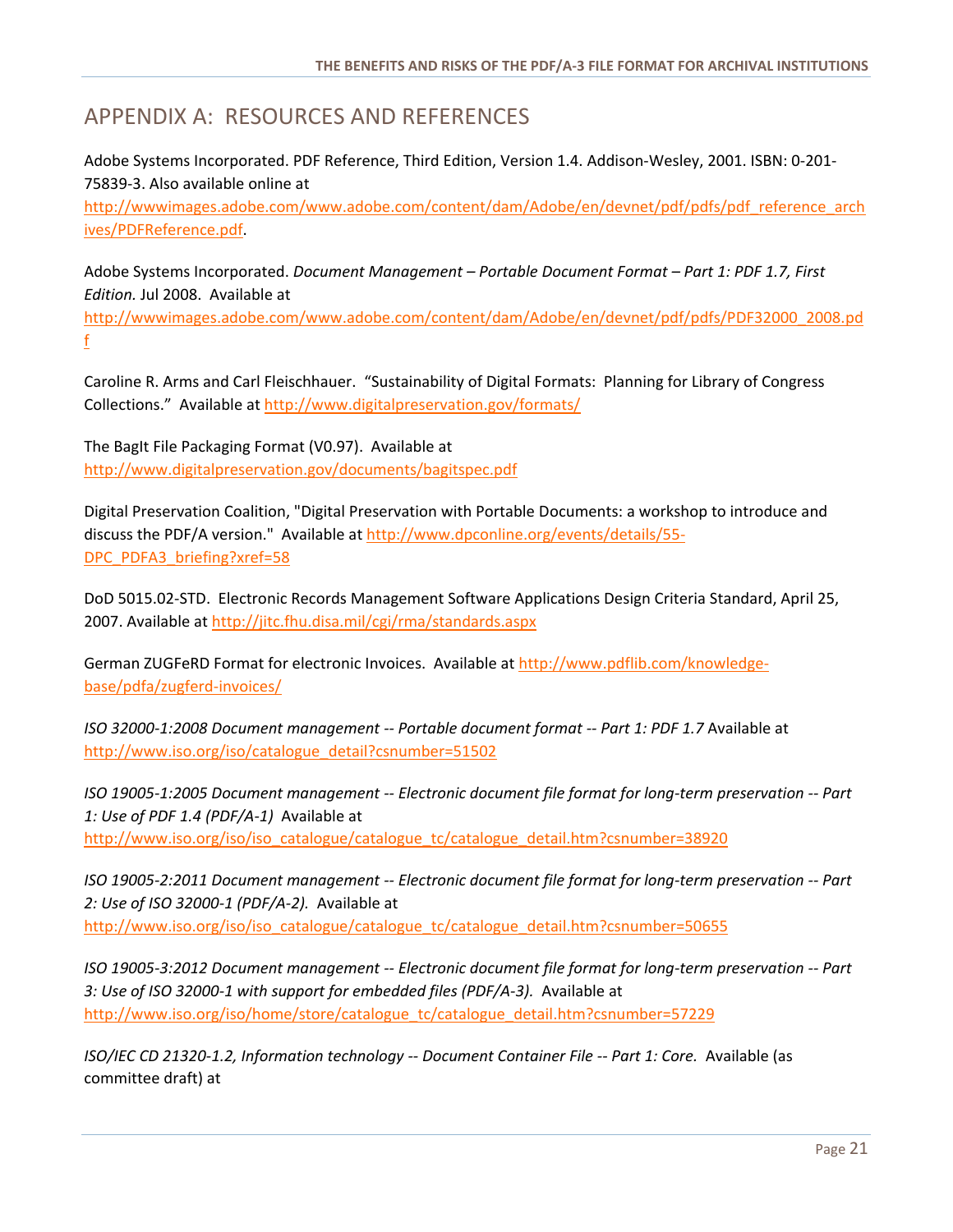[http://isotc.iso.org/livelink/livelink?func=ll&objId=15629477&objAction=Open&viewType=1.](http://isotc.iso.org/livelink/livelink?func=ll&objId=15629477&objAction=Open&viewType=1) Final version, when published, will be available at [http://www.iso.org/iso/home/store/catalogue\\_tc/catalogue\\_detail.htm?csnumber=60101](http://www.iso.org/iso/home/store/catalogue_tc/catalogue_detail.htm?csnumber=60101)

Jamin Koo and Carol C. H. Chou. "PDF to PDF/A: Evaluation of Converter Software for Implementation in Digital Repository Workflow." *New Review of Information Networking* Vol. 18, Iss. 1, 2013. Available at <http://www.tandfonline.com/doi/full/10.1080/13614576.2013.771989>

Butch Lazorchak. "All In! Embedded Files in PDF/A" posted on The Signal Digital Preservation Blog, Nov.13, 2012. Available at<http://blogs.loc.gov/digitalpreservation/2012/11/all-in-embedded-files-in-pdfa/>

Sheila M. Morrissey, "The Network is the Format: PDF and the Long-term Use of Digital Content" in *Proceedings of Archiving 2012*, Volume 8 (June 2012). Available a[t http://www.portico.org/digital-preservation/wp](http://www.portico.org/digital-preservation/wp-content/uploads/2012/12/Archiving2012TheNetworkIsTheFormat.pdf)[content/uploads/2012/12/Archiving2012TheNetworkIsTheFormat.pdf](http://www.portico.org/digital-preservation/wp-content/uploads/2012/12/Archiving2012TheNetworkIsTheFormat.pdf)

PDF/A Competence Center. Available at<http://www.pdfa.org/competence-centers/pdfa-competence-center/>

PDF Association. Available at<http://www.pdfa.org/pdf-association/>

U. S. Copyright Office, Library of Congress, "Best Edition of Published Copyrighted Works for the Collections of the Library of Congress. Available at http://www.copyright.gov/circs/circ07b.pdf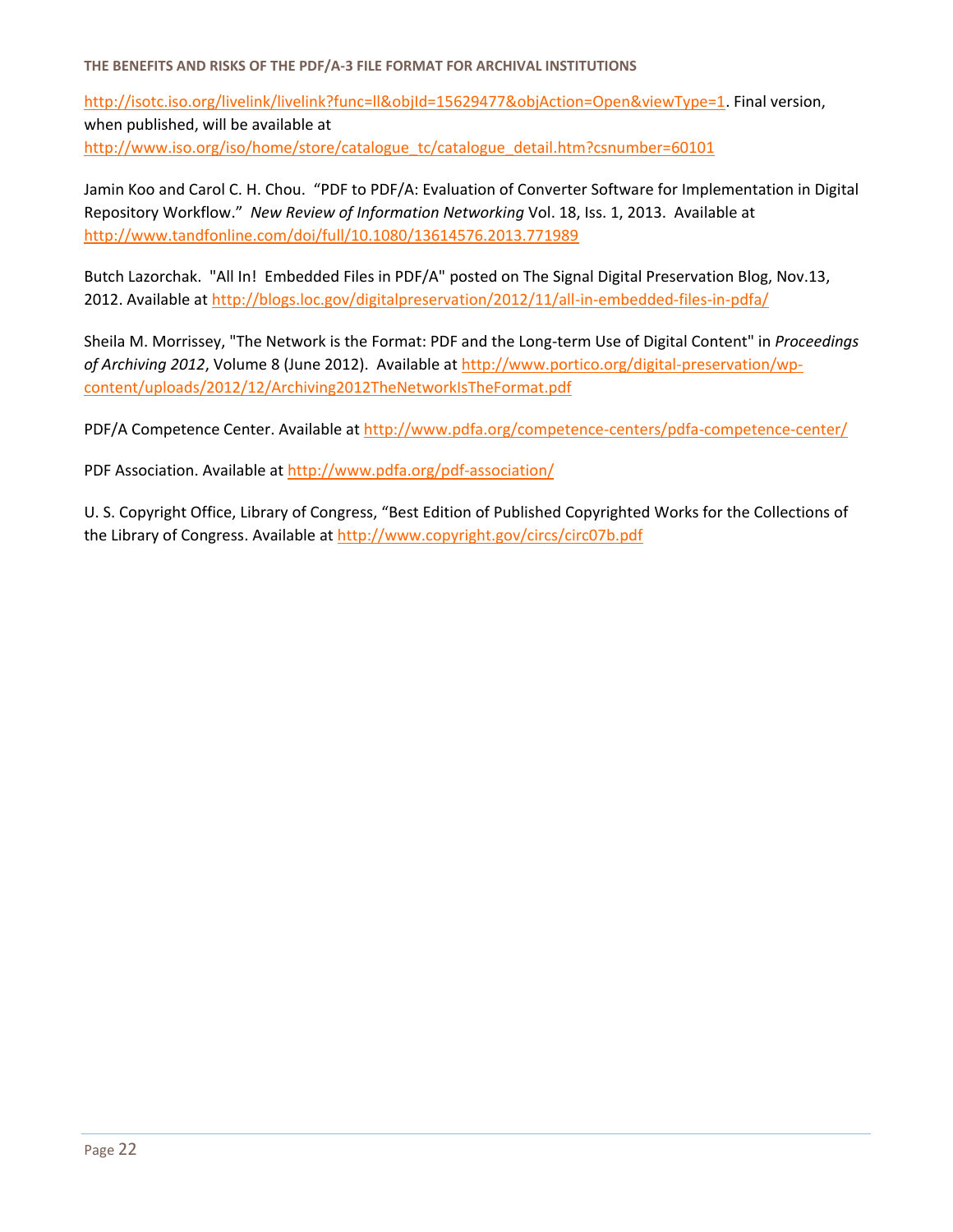### <span id="page-23-0"></span>GLOSSARY

### **Associated file**

See Embedded file.

### **Bundling format**

Digital format designed to aggregate a collection of related digital files into a single file for convenience of transmission or storage. [Note: the most widely used bundling format is ZIP. In contrast to wrapper formats, files encapsulated in bundling formats are often explicitly extracted as individual files before use.

### **CAD**

Computer-aided design.

#### **CSV**

Comma-separated values (file format).

### **Embedded file**

File stored inside a PDF/A-3 document in compliance with ISO 19005-3.

#### **File Specification Dictionary**

Data structure defined in the PDF specification, used in PDF/A-3 to relate embedded files to the document as a whole or specific sections of content.

### **GIS**

Geospatial information system .

### **ISO**

International Organization for Standardization.

#### **ISO 19005-1**

Specification of PDF/A-1 (2005).

### **ISO 19005-2**

Specification of PDF/A-2 (2011).

#### **ISO 19005-3**